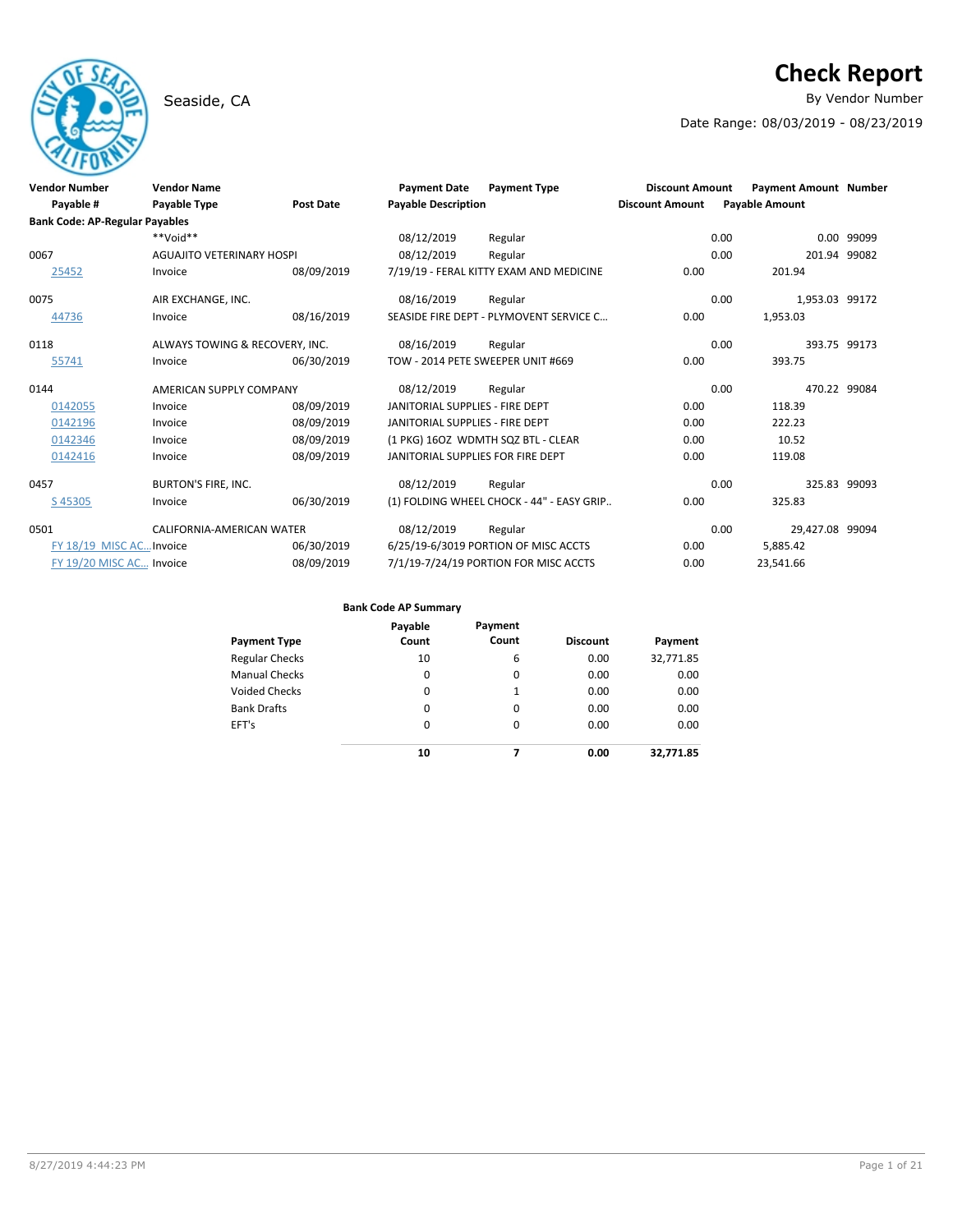| <b>Vendor Number</b>                  | <b>Vendor Name</b>          |                  | <b>Payment Date</b>        | <b>Payment Type</b> | <b>Discount Amount</b> |      | <b>Payment Amount Number</b> |                      |
|---------------------------------------|-----------------------------|------------------|----------------------------|---------------------|------------------------|------|------------------------------|----------------------|
| Payable #                             | Payable Type                | <b>Post Date</b> | <b>Payable Description</b> |                     | <b>Discount Amount</b> |      | <b>Payable Amount</b>        |                      |
| <b>Bank Code: PY-Payroll Payables</b> |                             |                  |                            |                     |                        |      |                              |                      |
| 0530                                  | CA. STATE DISBURSEMENT UNIT |                  | 08/15/2019                 | <b>Bank Draft</b>   |                        | 0.00 |                              | 23.08 8R94J136657    |
| <b>INV0003588</b>                     | Invoice                     | 08/15/2019       | CASE NO: 200000001987788   |                     | 0.00                   |      | 23.08                        |                      |
| 0530                                  | CA. STATE DISBURSEMENT UNIT |                  | 08/15/2019                 | <b>Bank Draft</b>   |                        | 0.00 |                              | 461.53 8R94J136657   |
| <b>INV0003586</b>                     | Invoice                     | 08/15/2019       | CASE NO.: 200000001549267  |                     | 0.00                   |      | 461.53                       |                      |
| 0530                                  | CA. STATE DISBURSEMENT UNIT |                  | 08/15/2019                 | Bank Draft          |                        | 0.00 |                              | 142.61 8R94J136657   |
| <b>INV0003585</b>                     | Invoice                     | 08/15/2019       | CASE NO: 200000000125769   |                     | 0.00                   |      | 142.61                       |                      |
| 0530                                  | CA. STATE DISBURSEMENT UNIT |                  | 08/15/2019                 | <b>Bank Draft</b>   |                        | 0.00 |                              | 43.67 8R94J136657    |
| <b>INV0003584</b>                     | Invoice                     | 08/15/2019       | CASE NO.: 200000001772884  |                     | 0.00                   |      | 43.67                        |                      |
| 0530                                  | CA. STATE DISBURSEMENT UNIT |                  | 08/15/2019                 | <b>Bank Draft</b>   |                        | 0.00 |                              | 1,767.48 8R94J136657 |
| <b>INV0003583</b>                     | Invoice                     | 08/15/2019       | CASE NO.: 200000001441634  |                     | 0.00                   |      | 1,767.48                     |                      |
| 0530                                  | CA. STATE DISBURSEMENT UNIT |                  | 08/15/2019                 | <b>Bank Draft</b>   |                        | 0.00 |                              | 299.07 8R94J136657   |
| <b>INV0003582</b>                     | Invoice                     | 08/15/2019       | CASE NO.: 0530033626-01    |                     | 0.00                   |      | 299.07                       |                      |
| 0530                                  | CA. STATE DISBURSEMENT UNIT |                  | 08/15/2019                 | Bank Draft          |                        | 0.00 |                              | 603.69 8R94J136657   |
| <b>INV0003587</b>                     | Invoice                     | 08/15/2019       | CASE NO: 200000001987788   |                     | 0.00                   |      | 603.69                       |                      |

|                       | Payable  | Payment  |                 |          |
|-----------------------|----------|----------|-----------------|----------|
| <b>Payment Type</b>   | Count    | Count    | <b>Discount</b> | Payment  |
| <b>Regular Checks</b> | 0        | 0        | 0.00            | 0.00     |
| <b>Manual Checks</b>  | 0        | $\Omega$ | 0.00            | 0.00     |
| <b>Voided Checks</b>  | $\Omega$ | 0        | 0.00            | 0.00     |
| <b>Bank Drafts</b>    | 7        | 7        | 0.00            | 3,341.13 |
| EFT's                 | $\Omega$ | $\Omega$ | 0.00            | 0.00     |
|                       |          |          | 0.00            | 3.341.13 |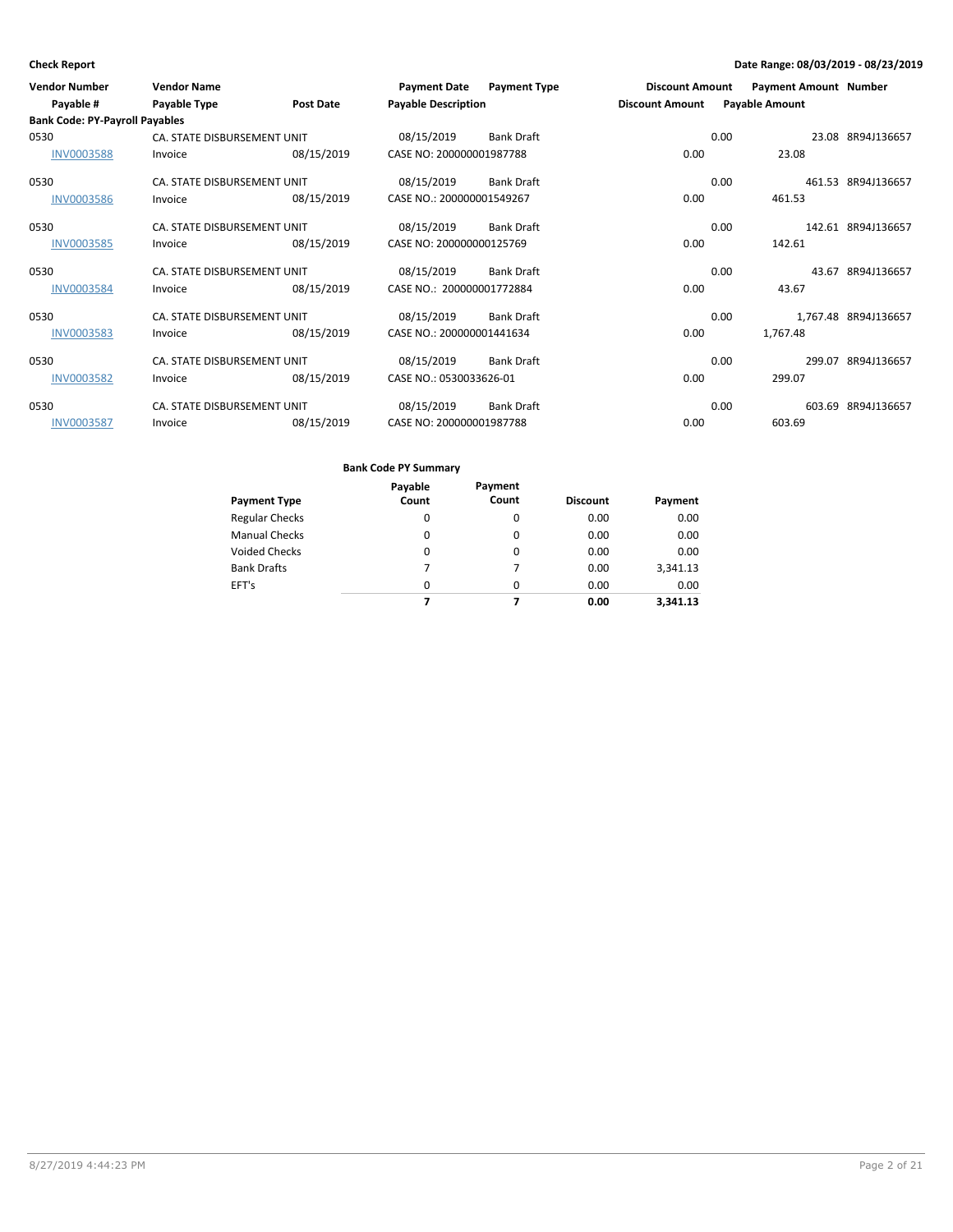| <b>Bank Code: AP-Regular Payables</b><br>0.00<br>0759<br>MONTEREY CO. WEEKLY CLASSIFIEDS<br>08/12/2019<br>1,399.80 99132<br>Regular<br>0.00<br>537.00<br>07/25/19CCSEA<br>08/09/2019<br>DISPLAY ADVERTISING - SUNDAY BLUES<br>Invoice<br>08/01/19CCSEA<br>08/09/2019<br>DISPLAY ADVERTISING - SUNDAY BLUES<br>0.00<br>537.00<br>Invoice<br>241-091801-00007 Invoice<br>08/09/2019<br>PUBLIC HEARING NOTICE FE-19-02<br>0.00<br>81.45<br>08/09/2019<br>PUBLIC HEARING NOTICE MUP-19-03<br>0.00<br>81.45<br>242-091801-00007 Invoice<br>243-091801-00007 Invoice<br>08/09/2019<br>PUBLIC HEARING NOTICE - CJOBS, ECON DEV<br>0.00<br>81.45<br>08/09/2019<br>0.00<br>244-091801-00007 Invoice<br>PUBLIC HEARING NTC - SLEEPING IN VEHICLES<br>81.45<br>0.00<br>0791<br>COMMUNITY PARTNERSHIP FOR YOUTH<br>08/16/2019<br>705.00 99178<br>Regular<br>0.00<br>705.00<br><b>JULY 2019</b><br>JULY 2019 - CAL VIP GRANT - MIDDLE SCHO<br>Invoice<br>08/16/2019<br>0.00<br>0855<br><b>COUNTY OF MONTEREY</b><br>08/16/2019<br>594,564.00 99179<br>Regular<br>8/8/2019 INVOICE<br>08/16/2019<br>FY 2018/2019 911 DISPATCH (ALREADY ACC<br>0.00<br>594,564.00<br>Invoice<br>0898<br><b>CRYSTAL SPRINGS WATER</b><br>08/12/2019<br>0.00<br>312.00 99098<br>Regular<br>08/09/2019<br>220 COE AVE - 7/3/19<br>0.00<br>45.50<br>0000166362<br>Invoice<br>0.00<br>0000171040<br>Invoice<br>08/09/2019<br>650 OLYMPIA AVE - 7/12/19<br>31.00<br>0000176761<br>08/09/2019<br>440 HARCOURT AVE / ENGINEERING 7/22/19<br>0.00<br>11.00<br>Invoice<br>0000176762<br>08/09/2019<br>440 HARCOURT AVE - RMS 7/22/19<br>0.00<br>45.00<br>Invoice<br>0000176765<br>Invoice<br>08/09/2019<br>986 HILBY AVE - 7/22/19<br>0.00<br>64.25<br>08/09/2019<br>1136 WHEELER ST - 7/22/19<br>0.00<br>45.25<br>0000176766<br>Invoice<br>0000176767<br>Invoice<br>08/09/2019<br>1148 WHEELER ST - 7/22/19<br>0.00<br>28.50<br>08/09/2019<br>220 COE AVE - 7/25/19<br>0.00<br>8.25<br>0000178160<br>Invoice<br>440 HARCOURT / ENGINEERING 7/31/19<br>5.00<br>0000182647<br>08/09/2019<br>0.00<br>Invoice<br>08/09/2019<br>0000182648<br>Invoice<br>440 HARCOURT AVE - RMS 7/31/19<br>0.00<br>5.00<br>08/09/2019<br>656 BROADWAY AVE - 7/31/19<br>0.00<br>5.00<br>0000182649<br>Invoice<br>0000182981<br>Invoice<br>08/09/2019<br>986 HILBY AVE - 7/31/19<br>0.00<br>18.00<br>5.00<br>0000182982<br>Invoice<br>08/09/2019<br>1148 WHEELER ST - 7/31/19<br>0.00<br>0000182983<br>08/09/2019<br>1136 WHEELER ST - 7/31/19<br>0.00<br>5.00<br>Invoice<br>220 COE AVE - 7/31/19<br>0000182984<br>Invoice<br>08/09/2019<br>0.00<br>4.00<br>0.00<br>08/09/2019<br>656 BROADWAY AVE - 7/12/19<br>$-13.75$<br>INV0003567<br>Credit Memo<br>08/12/2019<br>0.00<br>1,001.07 99122<br>0912<br>L.N. CURTIS & SONS<br>Regular<br>0.00<br>INV304311<br>08/09/2019<br>MISC TOOLS FOR SEASIDE FIRE DEPT<br>1,001.07<br>Invoice<br>0981<br>DEL MAR FRENCH LAUNDRY, INC.<br>08/12/2019<br>0.00<br>136.50 99102<br>Regular<br>07/25/2019<br>RECREATION DEPT - 21 TABLE CLOTHS 7/25/<br>0.00<br>136.50<br>08/09/2019<br>Invoice<br>0988<br>0.00<br>18.00 99183<br>DEL REY CAR WASH<br>08/16/2019<br>Regular<br>08/16/2019<br>(1) FULL SERVICE CAR WASH - PUBLIC WORKS<br>0.00<br>18.00<br>1038<br>Invoice<br>0988<br>08/16/2019<br>0.00<br>DEL REY CAR WASH<br>Regular<br>249.00 99184<br>0.00<br>1040<br>08/16/2019<br>(13) FULL SERVICE CAR WASHES - SEASIDE P<br>249.00<br>Invoice<br>0.00<br>1152<br>ENTENMANN-ROVIN COMPANY<br>08/12/2019<br>631.24 99107<br>Regular<br>06/30/2019<br>(1) SEASIDE PD DOME BADGE - DETENTION<br>0.00<br>124.44<br>0144691-IN<br>Invoice<br>06/30/2019<br>(1) SEASIDE PD DOME BADGE - CHANGE STAR<br>0.00<br>77.03<br>0144810-IN<br>Invoice<br>08/09/2019<br>0.00<br>84.15<br>0144942-IN<br>Invoice<br>(1) SEASIDE DOME BADGE - REPLACE NUMB<br>08/09/2019<br>0145252-IN<br>(2) BADGES - RECORDS TECH, (1) BADGE - S<br>0.00<br>345.62<br>Invoice | <b>Vendor Number</b><br>Payable # | <b>Vendor Name</b><br>Payable Type | Post Date | <b>Payment Date</b><br><b>Payable Description</b> | <b>Payment Type</b> | <b>Discount Amount</b><br><b>Discount Amount</b> | <b>Payment Amount Number</b><br><b>Payable Amount</b> |  |
|--------------------------------------------------------------------------------------------------------------------------------------------------------------------------------------------------------------------------------------------------------------------------------------------------------------------------------------------------------------------------------------------------------------------------------------------------------------------------------------------------------------------------------------------------------------------------------------------------------------------------------------------------------------------------------------------------------------------------------------------------------------------------------------------------------------------------------------------------------------------------------------------------------------------------------------------------------------------------------------------------------------------------------------------------------------------------------------------------------------------------------------------------------------------------------------------------------------------------------------------------------------------------------------------------------------------------------------------------------------------------------------------------------------------------------------------------------------------------------------------------------------------------------------------------------------------------------------------------------------------------------------------------------------------------------------------------------------------------------------------------------------------------------------------------------------------------------------------------------------------------------------------------------------------------------------------------------------------------------------------------------------------------------------------------------------------------------------------------------------------------------------------------------------------------------------------------------------------------------------------------------------------------------------------------------------------------------------------------------------------------------------------------------------------------------------------------------------------------------------------------------------------------------------------------------------------------------------------------------------------------------------------------------------------------------------------------------------------------------------------------------------------------------------------------------------------------------------------------------------------------------------------------------------------------------------------------------------------------------------------------------------------------------------------------------------------------------------------------------------------------------------------------------------------------------------------------------------------------------------------------------------------------------------------------------------------------------------------------------------------------------------------------------------------------------------------------------------------------------------------------------------------------------------------------------------------------------------------------------------------------------------------------------------------------------------------------------------------------------------------------------------------------------------------------------------------------------------------------------------------------------------------------------------------------|-----------------------------------|------------------------------------|-----------|---------------------------------------------------|---------------------|--------------------------------------------------|-------------------------------------------------------|--|
|                                                                                                                                                                                                                                                                                                                                                                                                                                                                                                                                                                                                                                                                                                                                                                                                                                                                                                                                                                                                                                                                                                                                                                                                                                                                                                                                                                                                                                                                                                                                                                                                                                                                                                                                                                                                                                                                                                                                                                                                                                                                                                                                                                                                                                                                                                                                                                                                                                                                                                                                                                                                                                                                                                                                                                                                                                                                                                                                                                                                                                                                                                                                                                                                                                                                                                                                                                                                                                                                                                                                                                                                                                                                                                                                                                                                                                                                                                                          |                                   |                                    |           |                                                   |                     |                                                  |                                                       |  |
|                                                                                                                                                                                                                                                                                                                                                                                                                                                                                                                                                                                                                                                                                                                                                                                                                                                                                                                                                                                                                                                                                                                                                                                                                                                                                                                                                                                                                                                                                                                                                                                                                                                                                                                                                                                                                                                                                                                                                                                                                                                                                                                                                                                                                                                                                                                                                                                                                                                                                                                                                                                                                                                                                                                                                                                                                                                                                                                                                                                                                                                                                                                                                                                                                                                                                                                                                                                                                                                                                                                                                                                                                                                                                                                                                                                                                                                                                                                          |                                   |                                    |           |                                                   |                     |                                                  |                                                       |  |
|                                                                                                                                                                                                                                                                                                                                                                                                                                                                                                                                                                                                                                                                                                                                                                                                                                                                                                                                                                                                                                                                                                                                                                                                                                                                                                                                                                                                                                                                                                                                                                                                                                                                                                                                                                                                                                                                                                                                                                                                                                                                                                                                                                                                                                                                                                                                                                                                                                                                                                                                                                                                                                                                                                                                                                                                                                                                                                                                                                                                                                                                                                                                                                                                                                                                                                                                                                                                                                                                                                                                                                                                                                                                                                                                                                                                                                                                                                                          |                                   |                                    |           |                                                   |                     |                                                  |                                                       |  |
|                                                                                                                                                                                                                                                                                                                                                                                                                                                                                                                                                                                                                                                                                                                                                                                                                                                                                                                                                                                                                                                                                                                                                                                                                                                                                                                                                                                                                                                                                                                                                                                                                                                                                                                                                                                                                                                                                                                                                                                                                                                                                                                                                                                                                                                                                                                                                                                                                                                                                                                                                                                                                                                                                                                                                                                                                                                                                                                                                                                                                                                                                                                                                                                                                                                                                                                                                                                                                                                                                                                                                                                                                                                                                                                                                                                                                                                                                                                          |                                   |                                    |           |                                                   |                     |                                                  |                                                       |  |
|                                                                                                                                                                                                                                                                                                                                                                                                                                                                                                                                                                                                                                                                                                                                                                                                                                                                                                                                                                                                                                                                                                                                                                                                                                                                                                                                                                                                                                                                                                                                                                                                                                                                                                                                                                                                                                                                                                                                                                                                                                                                                                                                                                                                                                                                                                                                                                                                                                                                                                                                                                                                                                                                                                                                                                                                                                                                                                                                                                                                                                                                                                                                                                                                                                                                                                                                                                                                                                                                                                                                                                                                                                                                                                                                                                                                                                                                                                                          |                                   |                                    |           |                                                   |                     |                                                  |                                                       |  |
|                                                                                                                                                                                                                                                                                                                                                                                                                                                                                                                                                                                                                                                                                                                                                                                                                                                                                                                                                                                                                                                                                                                                                                                                                                                                                                                                                                                                                                                                                                                                                                                                                                                                                                                                                                                                                                                                                                                                                                                                                                                                                                                                                                                                                                                                                                                                                                                                                                                                                                                                                                                                                                                                                                                                                                                                                                                                                                                                                                                                                                                                                                                                                                                                                                                                                                                                                                                                                                                                                                                                                                                                                                                                                                                                                                                                                                                                                                                          |                                   |                                    |           |                                                   |                     |                                                  |                                                       |  |
|                                                                                                                                                                                                                                                                                                                                                                                                                                                                                                                                                                                                                                                                                                                                                                                                                                                                                                                                                                                                                                                                                                                                                                                                                                                                                                                                                                                                                                                                                                                                                                                                                                                                                                                                                                                                                                                                                                                                                                                                                                                                                                                                                                                                                                                                                                                                                                                                                                                                                                                                                                                                                                                                                                                                                                                                                                                                                                                                                                                                                                                                                                                                                                                                                                                                                                                                                                                                                                                                                                                                                                                                                                                                                                                                                                                                                                                                                                                          |                                   |                                    |           |                                                   |                     |                                                  |                                                       |  |
|                                                                                                                                                                                                                                                                                                                                                                                                                                                                                                                                                                                                                                                                                                                                                                                                                                                                                                                                                                                                                                                                                                                                                                                                                                                                                                                                                                                                                                                                                                                                                                                                                                                                                                                                                                                                                                                                                                                                                                                                                                                                                                                                                                                                                                                                                                                                                                                                                                                                                                                                                                                                                                                                                                                                                                                                                                                                                                                                                                                                                                                                                                                                                                                                                                                                                                                                                                                                                                                                                                                                                                                                                                                                                                                                                                                                                                                                                                                          |                                   |                                    |           |                                                   |                     |                                                  |                                                       |  |
|                                                                                                                                                                                                                                                                                                                                                                                                                                                                                                                                                                                                                                                                                                                                                                                                                                                                                                                                                                                                                                                                                                                                                                                                                                                                                                                                                                                                                                                                                                                                                                                                                                                                                                                                                                                                                                                                                                                                                                                                                                                                                                                                                                                                                                                                                                                                                                                                                                                                                                                                                                                                                                                                                                                                                                                                                                                                                                                                                                                                                                                                                                                                                                                                                                                                                                                                                                                                                                                                                                                                                                                                                                                                                                                                                                                                                                                                                                                          |                                   |                                    |           |                                                   |                     |                                                  |                                                       |  |
|                                                                                                                                                                                                                                                                                                                                                                                                                                                                                                                                                                                                                                                                                                                                                                                                                                                                                                                                                                                                                                                                                                                                                                                                                                                                                                                                                                                                                                                                                                                                                                                                                                                                                                                                                                                                                                                                                                                                                                                                                                                                                                                                                                                                                                                                                                                                                                                                                                                                                                                                                                                                                                                                                                                                                                                                                                                                                                                                                                                                                                                                                                                                                                                                                                                                                                                                                                                                                                                                                                                                                                                                                                                                                                                                                                                                                                                                                                                          |                                   |                                    |           |                                                   |                     |                                                  |                                                       |  |
|                                                                                                                                                                                                                                                                                                                                                                                                                                                                                                                                                                                                                                                                                                                                                                                                                                                                                                                                                                                                                                                                                                                                                                                                                                                                                                                                                                                                                                                                                                                                                                                                                                                                                                                                                                                                                                                                                                                                                                                                                                                                                                                                                                                                                                                                                                                                                                                                                                                                                                                                                                                                                                                                                                                                                                                                                                                                                                                                                                                                                                                                                                                                                                                                                                                                                                                                                                                                                                                                                                                                                                                                                                                                                                                                                                                                                                                                                                                          |                                   |                                    |           |                                                   |                     |                                                  |                                                       |  |
|                                                                                                                                                                                                                                                                                                                                                                                                                                                                                                                                                                                                                                                                                                                                                                                                                                                                                                                                                                                                                                                                                                                                                                                                                                                                                                                                                                                                                                                                                                                                                                                                                                                                                                                                                                                                                                                                                                                                                                                                                                                                                                                                                                                                                                                                                                                                                                                                                                                                                                                                                                                                                                                                                                                                                                                                                                                                                                                                                                                                                                                                                                                                                                                                                                                                                                                                                                                                                                                                                                                                                                                                                                                                                                                                                                                                                                                                                                                          |                                   |                                    |           |                                                   |                     |                                                  |                                                       |  |
|                                                                                                                                                                                                                                                                                                                                                                                                                                                                                                                                                                                                                                                                                                                                                                                                                                                                                                                                                                                                                                                                                                                                                                                                                                                                                                                                                                                                                                                                                                                                                                                                                                                                                                                                                                                                                                                                                                                                                                                                                                                                                                                                                                                                                                                                                                                                                                                                                                                                                                                                                                                                                                                                                                                                                                                                                                                                                                                                                                                                                                                                                                                                                                                                                                                                                                                                                                                                                                                                                                                                                                                                                                                                                                                                                                                                                                                                                                                          |                                   |                                    |           |                                                   |                     |                                                  |                                                       |  |
|                                                                                                                                                                                                                                                                                                                                                                                                                                                                                                                                                                                                                                                                                                                                                                                                                                                                                                                                                                                                                                                                                                                                                                                                                                                                                                                                                                                                                                                                                                                                                                                                                                                                                                                                                                                                                                                                                                                                                                                                                                                                                                                                                                                                                                                                                                                                                                                                                                                                                                                                                                                                                                                                                                                                                                                                                                                                                                                                                                                                                                                                                                                                                                                                                                                                                                                                                                                                                                                                                                                                                                                                                                                                                                                                                                                                                                                                                                                          |                                   |                                    |           |                                                   |                     |                                                  |                                                       |  |
|                                                                                                                                                                                                                                                                                                                                                                                                                                                                                                                                                                                                                                                                                                                                                                                                                                                                                                                                                                                                                                                                                                                                                                                                                                                                                                                                                                                                                                                                                                                                                                                                                                                                                                                                                                                                                                                                                                                                                                                                                                                                                                                                                                                                                                                                                                                                                                                                                                                                                                                                                                                                                                                                                                                                                                                                                                                                                                                                                                                                                                                                                                                                                                                                                                                                                                                                                                                                                                                                                                                                                                                                                                                                                                                                                                                                                                                                                                                          |                                   |                                    |           |                                                   |                     |                                                  |                                                       |  |
|                                                                                                                                                                                                                                                                                                                                                                                                                                                                                                                                                                                                                                                                                                                                                                                                                                                                                                                                                                                                                                                                                                                                                                                                                                                                                                                                                                                                                                                                                                                                                                                                                                                                                                                                                                                                                                                                                                                                                                                                                                                                                                                                                                                                                                                                                                                                                                                                                                                                                                                                                                                                                                                                                                                                                                                                                                                                                                                                                                                                                                                                                                                                                                                                                                                                                                                                                                                                                                                                                                                                                                                                                                                                                                                                                                                                                                                                                                                          |                                   |                                    |           |                                                   |                     |                                                  |                                                       |  |
|                                                                                                                                                                                                                                                                                                                                                                                                                                                                                                                                                                                                                                                                                                                                                                                                                                                                                                                                                                                                                                                                                                                                                                                                                                                                                                                                                                                                                                                                                                                                                                                                                                                                                                                                                                                                                                                                                                                                                                                                                                                                                                                                                                                                                                                                                                                                                                                                                                                                                                                                                                                                                                                                                                                                                                                                                                                                                                                                                                                                                                                                                                                                                                                                                                                                                                                                                                                                                                                                                                                                                                                                                                                                                                                                                                                                                                                                                                                          |                                   |                                    |           |                                                   |                     |                                                  |                                                       |  |
|                                                                                                                                                                                                                                                                                                                                                                                                                                                                                                                                                                                                                                                                                                                                                                                                                                                                                                                                                                                                                                                                                                                                                                                                                                                                                                                                                                                                                                                                                                                                                                                                                                                                                                                                                                                                                                                                                                                                                                                                                                                                                                                                                                                                                                                                                                                                                                                                                                                                                                                                                                                                                                                                                                                                                                                                                                                                                                                                                                                                                                                                                                                                                                                                                                                                                                                                                                                                                                                                                                                                                                                                                                                                                                                                                                                                                                                                                                                          |                                   |                                    |           |                                                   |                     |                                                  |                                                       |  |
|                                                                                                                                                                                                                                                                                                                                                                                                                                                                                                                                                                                                                                                                                                                                                                                                                                                                                                                                                                                                                                                                                                                                                                                                                                                                                                                                                                                                                                                                                                                                                                                                                                                                                                                                                                                                                                                                                                                                                                                                                                                                                                                                                                                                                                                                                                                                                                                                                                                                                                                                                                                                                                                                                                                                                                                                                                                                                                                                                                                                                                                                                                                                                                                                                                                                                                                                                                                                                                                                                                                                                                                                                                                                                                                                                                                                                                                                                                                          |                                   |                                    |           |                                                   |                     |                                                  |                                                       |  |
|                                                                                                                                                                                                                                                                                                                                                                                                                                                                                                                                                                                                                                                                                                                                                                                                                                                                                                                                                                                                                                                                                                                                                                                                                                                                                                                                                                                                                                                                                                                                                                                                                                                                                                                                                                                                                                                                                                                                                                                                                                                                                                                                                                                                                                                                                                                                                                                                                                                                                                                                                                                                                                                                                                                                                                                                                                                                                                                                                                                                                                                                                                                                                                                                                                                                                                                                                                                                                                                                                                                                                                                                                                                                                                                                                                                                                                                                                                                          |                                   |                                    |           |                                                   |                     |                                                  |                                                       |  |
|                                                                                                                                                                                                                                                                                                                                                                                                                                                                                                                                                                                                                                                                                                                                                                                                                                                                                                                                                                                                                                                                                                                                                                                                                                                                                                                                                                                                                                                                                                                                                                                                                                                                                                                                                                                                                                                                                                                                                                                                                                                                                                                                                                                                                                                                                                                                                                                                                                                                                                                                                                                                                                                                                                                                                                                                                                                                                                                                                                                                                                                                                                                                                                                                                                                                                                                                                                                                                                                                                                                                                                                                                                                                                                                                                                                                                                                                                                                          |                                   |                                    |           |                                                   |                     |                                                  |                                                       |  |
|                                                                                                                                                                                                                                                                                                                                                                                                                                                                                                                                                                                                                                                                                                                                                                                                                                                                                                                                                                                                                                                                                                                                                                                                                                                                                                                                                                                                                                                                                                                                                                                                                                                                                                                                                                                                                                                                                                                                                                                                                                                                                                                                                                                                                                                                                                                                                                                                                                                                                                                                                                                                                                                                                                                                                                                                                                                                                                                                                                                                                                                                                                                                                                                                                                                                                                                                                                                                                                                                                                                                                                                                                                                                                                                                                                                                                                                                                                                          |                                   |                                    |           |                                                   |                     |                                                  |                                                       |  |
|                                                                                                                                                                                                                                                                                                                                                                                                                                                                                                                                                                                                                                                                                                                                                                                                                                                                                                                                                                                                                                                                                                                                                                                                                                                                                                                                                                                                                                                                                                                                                                                                                                                                                                                                                                                                                                                                                                                                                                                                                                                                                                                                                                                                                                                                                                                                                                                                                                                                                                                                                                                                                                                                                                                                                                                                                                                                                                                                                                                                                                                                                                                                                                                                                                                                                                                                                                                                                                                                                                                                                                                                                                                                                                                                                                                                                                                                                                                          |                                   |                                    |           |                                                   |                     |                                                  |                                                       |  |
|                                                                                                                                                                                                                                                                                                                                                                                                                                                                                                                                                                                                                                                                                                                                                                                                                                                                                                                                                                                                                                                                                                                                                                                                                                                                                                                                                                                                                                                                                                                                                                                                                                                                                                                                                                                                                                                                                                                                                                                                                                                                                                                                                                                                                                                                                                                                                                                                                                                                                                                                                                                                                                                                                                                                                                                                                                                                                                                                                                                                                                                                                                                                                                                                                                                                                                                                                                                                                                                                                                                                                                                                                                                                                                                                                                                                                                                                                                                          |                                   |                                    |           |                                                   |                     |                                                  |                                                       |  |
|                                                                                                                                                                                                                                                                                                                                                                                                                                                                                                                                                                                                                                                                                                                                                                                                                                                                                                                                                                                                                                                                                                                                                                                                                                                                                                                                                                                                                                                                                                                                                                                                                                                                                                                                                                                                                                                                                                                                                                                                                                                                                                                                                                                                                                                                                                                                                                                                                                                                                                                                                                                                                                                                                                                                                                                                                                                                                                                                                                                                                                                                                                                                                                                                                                                                                                                                                                                                                                                                                                                                                                                                                                                                                                                                                                                                                                                                                                                          |                                   |                                    |           |                                                   |                     |                                                  |                                                       |  |
|                                                                                                                                                                                                                                                                                                                                                                                                                                                                                                                                                                                                                                                                                                                                                                                                                                                                                                                                                                                                                                                                                                                                                                                                                                                                                                                                                                                                                                                                                                                                                                                                                                                                                                                                                                                                                                                                                                                                                                                                                                                                                                                                                                                                                                                                                                                                                                                                                                                                                                                                                                                                                                                                                                                                                                                                                                                                                                                                                                                                                                                                                                                                                                                                                                                                                                                                                                                                                                                                                                                                                                                                                                                                                                                                                                                                                                                                                                                          |                                   |                                    |           |                                                   |                     |                                                  |                                                       |  |
|                                                                                                                                                                                                                                                                                                                                                                                                                                                                                                                                                                                                                                                                                                                                                                                                                                                                                                                                                                                                                                                                                                                                                                                                                                                                                                                                                                                                                                                                                                                                                                                                                                                                                                                                                                                                                                                                                                                                                                                                                                                                                                                                                                                                                                                                                                                                                                                                                                                                                                                                                                                                                                                                                                                                                                                                                                                                                                                                                                                                                                                                                                                                                                                                                                                                                                                                                                                                                                                                                                                                                                                                                                                                                                                                                                                                                                                                                                                          |                                   |                                    |           |                                                   |                     |                                                  |                                                       |  |
|                                                                                                                                                                                                                                                                                                                                                                                                                                                                                                                                                                                                                                                                                                                                                                                                                                                                                                                                                                                                                                                                                                                                                                                                                                                                                                                                                                                                                                                                                                                                                                                                                                                                                                                                                                                                                                                                                                                                                                                                                                                                                                                                                                                                                                                                                                                                                                                                                                                                                                                                                                                                                                                                                                                                                                                                                                                                                                                                                                                                                                                                                                                                                                                                                                                                                                                                                                                                                                                                                                                                                                                                                                                                                                                                                                                                                                                                                                                          |                                   |                                    |           |                                                   |                     |                                                  |                                                       |  |
|                                                                                                                                                                                                                                                                                                                                                                                                                                                                                                                                                                                                                                                                                                                                                                                                                                                                                                                                                                                                                                                                                                                                                                                                                                                                                                                                                                                                                                                                                                                                                                                                                                                                                                                                                                                                                                                                                                                                                                                                                                                                                                                                                                                                                                                                                                                                                                                                                                                                                                                                                                                                                                                                                                                                                                                                                                                                                                                                                                                                                                                                                                                                                                                                                                                                                                                                                                                                                                                                                                                                                                                                                                                                                                                                                                                                                                                                                                                          |                                   |                                    |           |                                                   |                     |                                                  |                                                       |  |
|                                                                                                                                                                                                                                                                                                                                                                                                                                                                                                                                                                                                                                                                                                                                                                                                                                                                                                                                                                                                                                                                                                                                                                                                                                                                                                                                                                                                                                                                                                                                                                                                                                                                                                                                                                                                                                                                                                                                                                                                                                                                                                                                                                                                                                                                                                                                                                                                                                                                                                                                                                                                                                                                                                                                                                                                                                                                                                                                                                                                                                                                                                                                                                                                                                                                                                                                                                                                                                                                                                                                                                                                                                                                                                                                                                                                                                                                                                                          |                                   |                                    |           |                                                   |                     |                                                  |                                                       |  |
|                                                                                                                                                                                                                                                                                                                                                                                                                                                                                                                                                                                                                                                                                                                                                                                                                                                                                                                                                                                                                                                                                                                                                                                                                                                                                                                                                                                                                                                                                                                                                                                                                                                                                                                                                                                                                                                                                                                                                                                                                                                                                                                                                                                                                                                                                                                                                                                                                                                                                                                                                                                                                                                                                                                                                                                                                                                                                                                                                                                                                                                                                                                                                                                                                                                                                                                                                                                                                                                                                                                                                                                                                                                                                                                                                                                                                                                                                                                          |                                   |                                    |           |                                                   |                     |                                                  |                                                       |  |
|                                                                                                                                                                                                                                                                                                                                                                                                                                                                                                                                                                                                                                                                                                                                                                                                                                                                                                                                                                                                                                                                                                                                                                                                                                                                                                                                                                                                                                                                                                                                                                                                                                                                                                                                                                                                                                                                                                                                                                                                                                                                                                                                                                                                                                                                                                                                                                                                                                                                                                                                                                                                                                                                                                                                                                                                                                                                                                                                                                                                                                                                                                                                                                                                                                                                                                                                                                                                                                                                                                                                                                                                                                                                                                                                                                                                                                                                                                                          |                                   |                                    |           |                                                   |                     |                                                  |                                                       |  |
|                                                                                                                                                                                                                                                                                                                                                                                                                                                                                                                                                                                                                                                                                                                                                                                                                                                                                                                                                                                                                                                                                                                                                                                                                                                                                                                                                                                                                                                                                                                                                                                                                                                                                                                                                                                                                                                                                                                                                                                                                                                                                                                                                                                                                                                                                                                                                                                                                                                                                                                                                                                                                                                                                                                                                                                                                                                                                                                                                                                                                                                                                                                                                                                                                                                                                                                                                                                                                                                                                                                                                                                                                                                                                                                                                                                                                                                                                                                          |                                   |                                    |           |                                                   |                     |                                                  |                                                       |  |
|                                                                                                                                                                                                                                                                                                                                                                                                                                                                                                                                                                                                                                                                                                                                                                                                                                                                                                                                                                                                                                                                                                                                                                                                                                                                                                                                                                                                                                                                                                                                                                                                                                                                                                                                                                                                                                                                                                                                                                                                                                                                                                                                                                                                                                                                                                                                                                                                                                                                                                                                                                                                                                                                                                                                                                                                                                                                                                                                                                                                                                                                                                                                                                                                                                                                                                                                                                                                                                                                                                                                                                                                                                                                                                                                                                                                                                                                                                                          |                                   |                                    |           |                                                   |                     |                                                  |                                                       |  |
|                                                                                                                                                                                                                                                                                                                                                                                                                                                                                                                                                                                                                                                                                                                                                                                                                                                                                                                                                                                                                                                                                                                                                                                                                                                                                                                                                                                                                                                                                                                                                                                                                                                                                                                                                                                                                                                                                                                                                                                                                                                                                                                                                                                                                                                                                                                                                                                                                                                                                                                                                                                                                                                                                                                                                                                                                                                                                                                                                                                                                                                                                                                                                                                                                                                                                                                                                                                                                                                                                                                                                                                                                                                                                                                                                                                                                                                                                                                          |                                   |                                    |           |                                                   |                     |                                                  |                                                       |  |
|                                                                                                                                                                                                                                                                                                                                                                                                                                                                                                                                                                                                                                                                                                                                                                                                                                                                                                                                                                                                                                                                                                                                                                                                                                                                                                                                                                                                                                                                                                                                                                                                                                                                                                                                                                                                                                                                                                                                                                                                                                                                                                                                                                                                                                                                                                                                                                                                                                                                                                                                                                                                                                                                                                                                                                                                                                                                                                                                                                                                                                                                                                                                                                                                                                                                                                                                                                                                                                                                                                                                                                                                                                                                                                                                                                                                                                                                                                                          |                                   |                                    |           |                                                   |                     |                                                  |                                                       |  |
|                                                                                                                                                                                                                                                                                                                                                                                                                                                                                                                                                                                                                                                                                                                                                                                                                                                                                                                                                                                                                                                                                                                                                                                                                                                                                                                                                                                                                                                                                                                                                                                                                                                                                                                                                                                                                                                                                                                                                                                                                                                                                                                                                                                                                                                                                                                                                                                                                                                                                                                                                                                                                                                                                                                                                                                                                                                                                                                                                                                                                                                                                                                                                                                                                                                                                                                                                                                                                                                                                                                                                                                                                                                                                                                                                                                                                                                                                                                          |                                   |                                    |           |                                                   |                     |                                                  |                                                       |  |
|                                                                                                                                                                                                                                                                                                                                                                                                                                                                                                                                                                                                                                                                                                                                                                                                                                                                                                                                                                                                                                                                                                                                                                                                                                                                                                                                                                                                                                                                                                                                                                                                                                                                                                                                                                                                                                                                                                                                                                                                                                                                                                                                                                                                                                                                                                                                                                                                                                                                                                                                                                                                                                                                                                                                                                                                                                                                                                                                                                                                                                                                                                                                                                                                                                                                                                                                                                                                                                                                                                                                                                                                                                                                                                                                                                                                                                                                                                                          |                                   |                                    |           |                                                   |                     |                                                  |                                                       |  |
|                                                                                                                                                                                                                                                                                                                                                                                                                                                                                                                                                                                                                                                                                                                                                                                                                                                                                                                                                                                                                                                                                                                                                                                                                                                                                                                                                                                                                                                                                                                                                                                                                                                                                                                                                                                                                                                                                                                                                                                                                                                                                                                                                                                                                                                                                                                                                                                                                                                                                                                                                                                                                                                                                                                                                                                                                                                                                                                                                                                                                                                                                                                                                                                                                                                                                                                                                                                                                                                                                                                                                                                                                                                                                                                                                                                                                                                                                                                          |                                   |                                    |           |                                                   |                     |                                                  |                                                       |  |
|                                                                                                                                                                                                                                                                                                                                                                                                                                                                                                                                                                                                                                                                                                                                                                                                                                                                                                                                                                                                                                                                                                                                                                                                                                                                                                                                                                                                                                                                                                                                                                                                                                                                                                                                                                                                                                                                                                                                                                                                                                                                                                                                                                                                                                                                                                                                                                                                                                                                                                                                                                                                                                                                                                                                                                                                                                                                                                                                                                                                                                                                                                                                                                                                                                                                                                                                                                                                                                                                                                                                                                                                                                                                                                                                                                                                                                                                                                                          |                                   |                                    |           |                                                   |                     |                                                  |                                                       |  |
|                                                                                                                                                                                                                                                                                                                                                                                                                                                                                                                                                                                                                                                                                                                                                                                                                                                                                                                                                                                                                                                                                                                                                                                                                                                                                                                                                                                                                                                                                                                                                                                                                                                                                                                                                                                                                                                                                                                                                                                                                                                                                                                                                                                                                                                                                                                                                                                                                                                                                                                                                                                                                                                                                                                                                                                                                                                                                                                                                                                                                                                                                                                                                                                                                                                                                                                                                                                                                                                                                                                                                                                                                                                                                                                                                                                                                                                                                                                          |                                   |                                    |           |                                                   |                     |                                                  |                                                       |  |
|                                                                                                                                                                                                                                                                                                                                                                                                                                                                                                                                                                                                                                                                                                                                                                                                                                                                                                                                                                                                                                                                                                                                                                                                                                                                                                                                                                                                                                                                                                                                                                                                                                                                                                                                                                                                                                                                                                                                                                                                                                                                                                                                                                                                                                                                                                                                                                                                                                                                                                                                                                                                                                                                                                                                                                                                                                                                                                                                                                                                                                                                                                                                                                                                                                                                                                                                                                                                                                                                                                                                                                                                                                                                                                                                                                                                                                                                                                                          |                                   |                                    |           |                                                   |                     |                                                  |                                                       |  |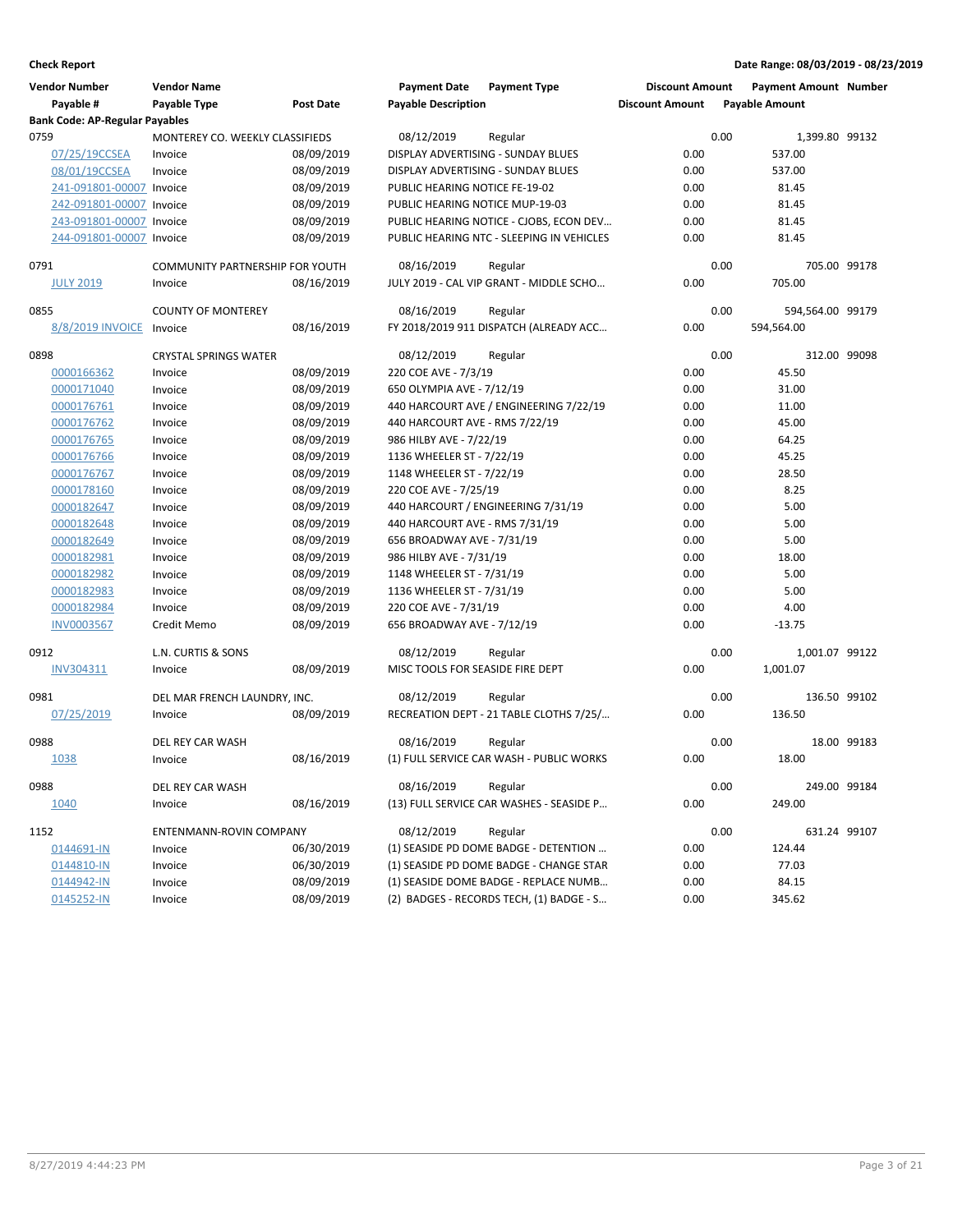| <b>Vendor Number</b>      | <b>Vendor Name</b>                |            | <b>Payment Date</b>                | <b>Payment Type</b>                               | <b>Discount Amount</b> |      | <b>Payment Amount Number</b> |             |
|---------------------------|-----------------------------------|------------|------------------------------------|---------------------------------------------------|------------------------|------|------------------------------|-------------|
| Payable #                 | Payable Type                      | Post Date  | <b>Payable Description</b>         |                                                   | <b>Discount Amount</b> |      | <b>Payable Amount</b>        |             |
| 1188                      | FERGUSON ENTERPRISES INC #686     |            | 08/12/2019                         | Regular                                           |                        | 0.00 | 757.49 99111                 |             |
| 6775818                   | Invoice                           | 08/09/2019 |                                    | (1) CCY 40G 40 MBH NAT TALL WHTR, (2) W           | 0.00                   |      | 577.24                       |             |
| 6785508                   | Invoice                           | 08/09/2019 |                                    | (1) STD SS BSKT STRN, (1) PLUMBERS PUTTY          | 0.00                   |      | 9.01                         |             |
| 6788833                   | Invoice                           | 08/09/2019 | (2) 1/2 FIP HOSE BIBB NO KINK      |                                                   | 0.00                   |      | 14.53                        |             |
| 6800322                   | Invoice                           | 08/09/2019 | (1) 2 STD NH COUP, (1) PVC COUP    |                                                   | 0.00                   |      | 17.51                        |             |
| 6816719                   | Invoice                           | 08/09/2019 | (2) BRS NIP GBL, (1) BRS NIP GBL,  |                                                   | 0.00                   |      | 28.09                        |             |
| 6817778                   | Invoice                           | 08/09/2019 | MISC SUPPLIES - SANITATION DEPT    |                                                   | 0.00                   |      | 477.03                       |             |
| 6818607                   | Invoice                           | 08/09/2019 | <b>MISC SUPPLIES</b>               |                                                   | 0.00                   |      | 79.65                        |             |
| 6821002                   | Invoice                           | 08/09/2019 | <b>RED COUP</b>                    |                                                   | 0.00                   |      | 6.73                         |             |
| PY6761921*5               | Credit Memo                       | 07/30/2019 | CREDIT MEMO - PY6761921*5          |                                                   | 0.00                   |      | $-12.45$                     |             |
| PY6766814*5               | Credit Memo                       | 07/30/2019 | CREDIT MEMO - INV #PY6766814*5     |                                                   | 0.00                   |      | $-5.54$                      |             |
| PY6766825*5               | Credit Memo                       | 07/30/2019 | CREDIT MEMO - INV #PY6766825*5     |                                                   | 0.00                   |      | $-434.31$                    |             |
|                           |                                   |            |                                    |                                                   |                        |      |                              |             |
| 1392                      | <b>GRANITE ROCK COMPANY</b>       |            | 08/16/2019                         | Regular                                           |                        | 0.00 | 1,048.80 99189               |             |
| 1186702                   | Invoice                           | 08/16/2019 |                                    | TICKET #156596 - 1173 BROADWAY AVE JOB            | 0.00                   |      | 1,048.80                     |             |
| 1569                      | <b>HOPE SERVICES</b>              |            | 08/12/2019                         | Regular                                           |                        | 0.00 | 5,247.42 99119               |             |
| S169146                   | Invoice                           | 08/09/2019 |                                    | JULY 2019 - SEASIDE MAINTENANCE CREW              | 0.00                   |      | 5,247.42                     |             |
|                           |                                   |            |                                    |                                                   |                        |      |                              |             |
| 1615                      | ANTHONY J. NOCITA                 |            | 08/12/2019                         | Regular                                           |                        | 0.00 | 3,744.05 99085               |             |
| 134073                    | Invoice                           | 08/09/2019 |                                    | COUNCIL CHAMBERS - EQUIPMENT/LABOR                | 0.00                   |      | 3.744.05                     |             |
|                           |                                   |            |                                    |                                                   |                        |      |                              |             |
| 1615                      | ANTHONY J. NOCITA                 |            | 08/12/2019                         | Regular                                           |                        | 0.00 | 8,200.00 99086               |             |
| 11463                     | Invoice                           | 08/09/2019 | SOUND SYSTEM-BLUES IN THE PARK (5) |                                                   | 0.00                   |      | 8,200.00                     |             |
| 1798                      | KELLY-MOORE PAINT COMPANY         |            | 08/12/2019                         | Regular                                           |                        | 0.00 |                              | 82.46 99121 |
| 802-00000695464           | Invoice                           | 08/09/2019 | PAINT SUPPLIES FOR WATER TANK SITE |                                                   | 0.00                   |      | 82.46                        |             |
|                           |                                   |            |                                    |                                                   |                        |      |                              |             |
| 1798                      | KELLY-MOORE PAINT COMPANY         |            | 08/16/2019                         | Regular                                           |                        | 0.00 |                              | 82.42 99194 |
| 802-00000698583           | Invoice                           | 08/16/2019 | MISC PAINT SUPPLIES 7/31/19        |                                                   | 0.00                   |      | 82.42                        |             |
|                           |                                   |            |                                    |                                                   |                        |      |                              |             |
| 1873                      | LACAL EQUIPMENT, INC.             |            | 08/12/2019                         | Regular                                           |                        | 0.00 | 209.23 99123                 |             |
| 0306598-IN                | Invoice                           | 08/09/2019 | (1) CENTERBOARD DEFLECTOR ASSY     |                                                   | 0.00                   |      | 209.23                       |             |
| 1976                      | <b>LINCOLN AQUATICS</b>           |            | 08/12/2019                         | Regular                                           |                        | 0.00 | 391.96 99124                 |             |
| 36967858                  | Invoice                           | 08/09/2019 |                                    | CHEMICALS FOR PATTULLO SWIM CENTER                | 0.00                   |      | 391.96                       |             |
|                           |                                   |            |                                    |                                                   |                        |      |                              |             |
| 2102                      | MARTIN'S IRRIGATION SUPPLY, INC.  |            | 08/12/2019                         | Regular                                           |                        | 0.00 | 327.47 99126                 |             |
| 550273                    | Invoice                           | 08/09/2019 | MISC IRRIGATION SUPPLIES 8/1/19    |                                                   | 0.00                   |      | 327.47                       |             |
|                           |                                   |            |                                    |                                                   |                        |      |                              |             |
| 2157                      | MGT OF AMERICA, LLC               |            | 08/16/2019                         | Regular                                           |                        | 0.00 | 2,345.10 99198               |             |
| 36112                     | Invoice                           | 06/30/2019 |                                    | 01.00 ANNUAL SB 90 CLAIMING SERVICES              | 0.00                   |      | 2,345.10                     |             |
| 2184                      | <b>MISSION LINEN SERVICE</b>      |            | 08/12/2019                         | Regular                                           |                        | 0.00 | 164.42 99129                 |             |
| 510375481                 | Invoice                           | 08/09/2019 |                                    | FIRE DEPT - WEEKLY LAUNDRY SVC 7/25/19            | 0.00                   |      | 82.21                        |             |
| 510424698                 | Invoice                           | 08/09/2019 |                                    | FIRE DEPT - WEEKLY LAUNDRY SVC 8/1/19             | 0.00                   |      | 82.21                        |             |
|                           |                                   |            |                                    |                                                   |                        |      |                              |             |
| 2186                      | MISSION UNIFORM SERVICE           |            | 08/12/2019                         | Regular                                           |                        | 0.00 | 255.34 99130                 |             |
| 510119391                 | Invoice                           | 06/30/2019 |                                    | FIRE DEPT - TOWEL -SHOP-WHITE SVC 6/18/           | 0.00                   |      | 33.18                        |             |
| 510214846                 | Invoice                           | 08/09/2019 |                                    | FIRE DEPT - TOWEL - SHOP - WHITE SVC 7/2/         | 0.00                   |      | 33.18                        |             |
| 510307867                 | Invoice                           | 08/09/2019 |                                    | FIRE DEPT - TOWEL - SHOP - WHITE SVC 7/16         | 0.00                   |      | 33.18                        |             |
| 510407601                 | Invoice                           | 08/09/2019 |                                    | FIRE DEPT - TOWELS- SHOP - WHITE 7/30/19          | 0.00                   |      | 33.18                        |             |
| 510417331                 | Invoice                           | 08/09/2019 |                                    | RECREATION DEPT - UNIFORM SVC 7/31/19             | 0.00                   |      | 122.62                       |             |
|                           |                                   |            | 08/16/2019                         |                                                   |                        | 0.00 |                              |             |
| 2186                      | <b>MISSION UNIFORM SERVICE</b>    | 08/16/2019 |                                    | Regular<br>RECREATION DEPT - UNIFORM SERVICE 8/7/ | 0.00                   |      | 221.96 99199<br>111.96       |             |
| 510463371                 | Invoice                           | 08/16/2019 | <b>RESTOCK CHARGE (22)</b>         |                                                   | 0.00                   |      | 110.00                       |             |
| 510469885                 | Invoice                           |            |                                    |                                                   |                        |      |                              |             |
| 2205                      | <b>MONTEREY COUNTY CONVENTION</b> |            | 08/12/2019                         | Regular                                           |                        | 0.00 | 23,699.61 99133              |             |
| JUNE 2019 - SEASI Invoice |                                   | 06/30/2019 | JUNE 2019 - SEASIDE TID REMITTANCE |                                                   | 0.00                   |      | 23,699.61                    |             |
|                           |                                   |            |                                    |                                                   |                        |      |                              |             |
| 2232                      | <b>CITY OF MONTEREY</b>           |            | 08/16/2019                         | Regular                                           |                        | 0.00 | 15,750.00 99177              |             |
| 84824                     | Invoice                           | 08/16/2019 |                                    | PRVNT REIMBURSMNT FOR IT SUPPORT FY 1             | 0.00                   |      | 15,750.00                    |             |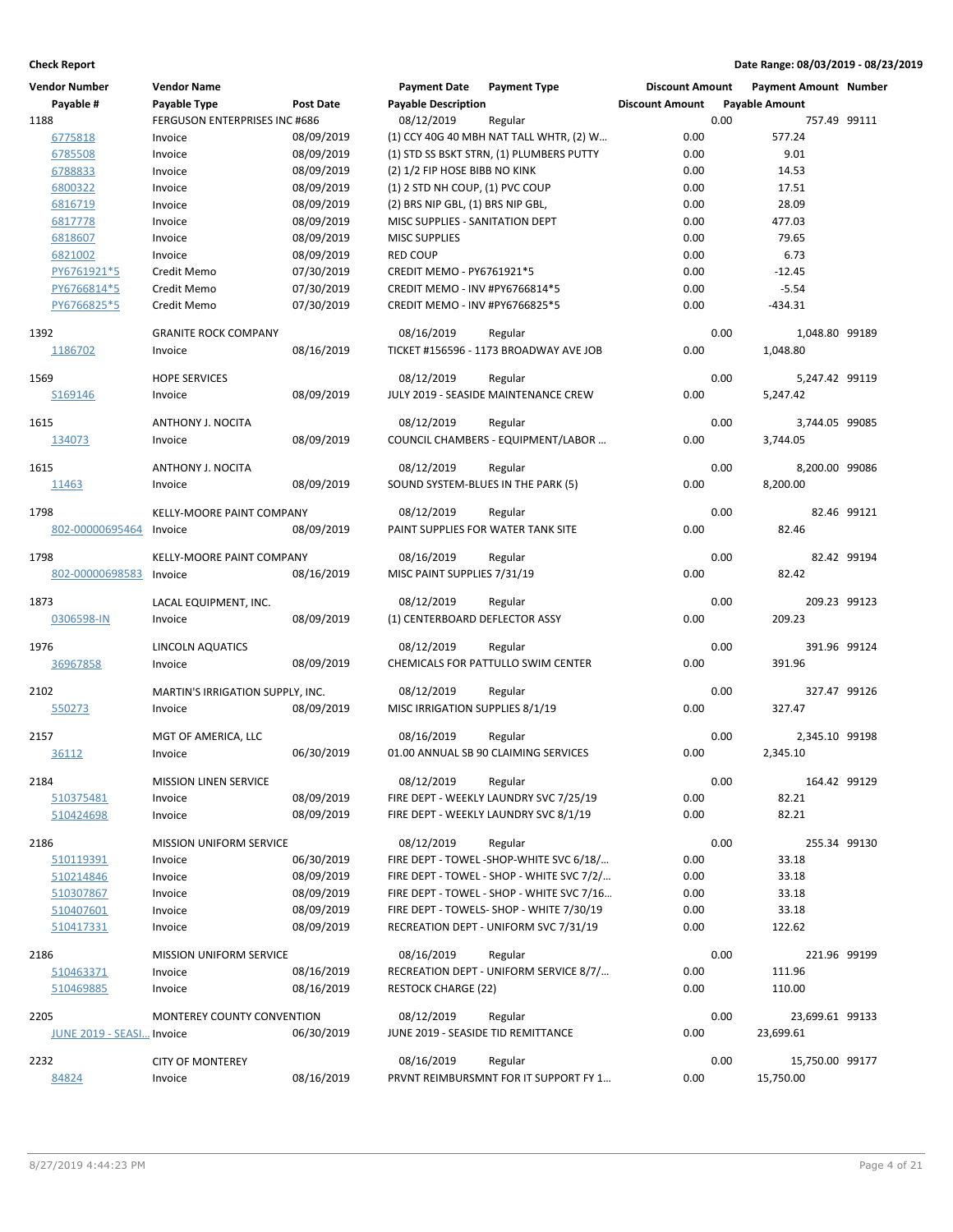| <b>Vendor Number</b>     | <b>Vendor Name</b>               |                  | <b>Payment Date</b>               | <b>Payment Type</b>                        | <b>Discount Amount</b> |      | <b>Payment Amount Number</b> |             |
|--------------------------|----------------------------------|------------------|-----------------------------------|--------------------------------------------|------------------------|------|------------------------------|-------------|
| Payable #                | Payable Type                     | <b>Post Date</b> | <b>Payable Description</b>        |                                            | <b>Discount Amount</b> |      | <b>Payable Amount</b>        |             |
| 2236                     | <b>MBS BUSINESS SYSTEMS</b>      |                  | 08/12/2019                        | Regular                                    |                        | 0.00 | 506.99 99127                 |             |
| 366345                   | Invoice                          | 06/30/2019       |                                   | FY18/19 PORTION / 986 HILBY AVE - KONICA   | 0.00                   |      | 164.89                       |             |
| 366345.                  | Invoice                          | 08/09/2019       |                                   | FY19/20 PORTION / 986 HILBY AVE - KONICA   | 0.00                   |      | 342.10                       |             |
|                          |                                  |                  |                                   |                                            |                        |      |                              |             |
| 2238                     | MONTEREY BAY PEST CONTROL        |                  | 08/12/2019                        | Regular                                    |                        | 0.00 | 245.00 99131                 |             |
| 0170540                  | Invoice                          | 08/09/2019       |                                   | POLICE DEPT - 440 HARCOURT - MONTHLY S     | 0.00                   |      | 90.00                        |             |
| 0170542                  | Invoice                          | 08/09/2019       |                                   | 440 HARCOURT - STORAGE SHED MO SVC         | 0.00                   |      | 60.00                        |             |
| 0170545                  | Invoice                          | 08/09/2019       |                                   | CORNER OF 8TH & 2ND, MARINA - RODENT       | 0.00                   |      | 95.00                        |             |
|                          |                                  |                  |                                   |                                            |                        |      |                              |             |
| 2252                     | MONTEREY COUNTY D.A.'s OFFICE    |                  | 08/12/2019                        | Regular                                    |                        | 0.00 | 696.00 99134                 |             |
| DA# 871184               | Invoice                          | 08/09/2019       |                                   | ASSET FORFEITURE #18-35/REPORT #EG180      | 0.00                   |      | 696.00                       |             |
|                          |                                  |                  |                                   |                                            |                        |      |                              |             |
| 2279                     | COUNTY OF MONTEREY IT DEPT.      |                  | 08/16/2019                        | Regular                                    |                        | 0.00 | 1,139.75 99181               |             |
| 822 6/2019               | Invoice                          | 06/30/2019       |                                   | JUNE 2019 - SEASIDE POLICE DEPT MO. IT C   | 0.00                   |      | 1,139.75                     |             |
|                          |                                  |                  |                                   |                                            |                        |      |                              |             |
| 2290                     | <b>MONTEREY COUNTY RECORDER</b>  |                  | 08/16/2019                        | Regular                                    |                        | 0.00 | 197.00 99203                 |             |
| <b>HORI LOAN</b>         | Invoice                          | 08/16/2019       |                                   | RECORDING FEES FOR PATRICIA AKIYE HORI     | 0.00                   |      | 197.00                       |             |
| 2295                     | <b>MONTEREY COUNTY PETROLEUM</b> |                  | 08/16/2019                        | Regular                                    |                        | 0.00 | 4,087.41 99202               |             |
|                          | Invoice                          | 08/16/2019       | CHEV SUPREME 10 30                |                                            | 0.00                   |      | 597.87                       |             |
| 329958                   |                                  |                  |                                   |                                            | 0.00                   |      |                              |             |
| 330137                   | Invoice                          | 08/16/2019       |                                   | 1,200 GALLONS UNLEADED REG GASOLINE        |                        |      | 3,489.54                     |             |
| 2338                     | MONTEREY PENINSULA WATER         |                  | 08/12/2019                        | Regular                                    |                        | 0.00 | 4,639.29 99137               |             |
| $6/27/19 - 7/29/19$      | Invoice                          | 08/09/2019       |                                   | CITY OF SEASIDE MWS SURCHARGE FOR 6/2      | 0.00                   |      | 4,639.29                     |             |
|                          |                                  |                  |                                   |                                            |                        |      |                              |             |
| 2342                     | <b>MONTEREY REGIONAL WASTE</b>   |                  | 08/16/2019                        | Regular                                    |                        | 0.00 | 147.56 99206                 |             |
| SCALES JUL19 058 Invoice |                                  | 08/16/2019       | JULY 2019 SCALES                  |                                            | 0.00                   |      | 147.56                       |             |
|                          |                                  |                  |                                   |                                            |                        |      |                              |             |
| 2351                     | <b>MONTEREY TIRE SERVICE</b>     |                  | 08/12/2019                        | Regular                                    |                        | 0.00 | 1,392.76 99139               |             |
| 1-90029                  | Invoice                          | 08/09/2019       |                                   | (1) PARTS BOOT#, (1) LFP FLAT REPAIR PASS  | 0.00                   |      | 21.73                        |             |
| 1-90315                  | Invoice                          | 08/09/2019       |                                   | (6) GDY EAGLE RS-A 103V, (3) GDY EAGLE RS  | 0.00                   |      | 1,371.03                     |             |
|                          |                                  |                  |                                   |                                            |                        |      |                              |             |
| 2351                     | <b>MONTEREY TIRE SERVICE</b>     |                  | 08/16/2019                        | Regular                                    |                        | 0.00 | 109.86 99207                 |             |
| 1-90391                  | Invoice                          | 08/16/2019       | (1) TUBE TR 13                    |                                            | 0.00                   |      | 20.76                        |             |
| 1-90397                  | Invoice                          | 08/16/2019       | (1) HERCULES PWR ST-2 8PLY        |                                            | 0.00                   |      | 89.10                        |             |
|                          |                                  |                  |                                   |                                            |                        |      |                              |             |
| 2652                     | PACIFIC GAS & ELECTRIC           |                  | 08/16/2019                        | Regular                                    |                        | 0.00 | 6,418.49 99210               |             |
| MISC ACCTS - 7/22Invoice |                                  | 08/16/2019       | 7/1/19-7/15/19 PORTION MISC ACCTS |                                            | 0.00                   |      | 2,063.95                     |             |
| MISC ACCTS 7/22/ Invoice |                                  | 06/30/2019       |                                   | 6/11/19-6/30/19 PORTION MISC ACCTS         | 0.00                   |      | 4,354.54                     |             |
| 2742                     | PENINSULA MESSENGER LLC          |                  | 08/16/2019                        | Regular                                    |                        | 0.00 | 206.67 99213                 |             |
| 134946                   | Invoice                          | 08/16/2019       |                                   | MONTHLY COURIER SVC TO D.A. OFC IN SAL     | 0.00                   |      | 206.67                       |             |
|                          |                                  |                  |                                   |                                            |                        |      |                              |             |
| 2746                     | PENINSULA POOL SERVICE           |                  | 08/12/2019 Regular                |                                            |                        | 0.00 |                              | 88.84 99143 |
| 192960801                | Invoice                          | 08/09/2019       | (4) 4 GAL CASE SANI-CHLOR         |                                            | 0.00                   |      | 88.84                        |             |
|                          |                                  |                  |                                   |                                            |                        |      |                              |             |
| 2752                     | PENINSULA WELDING                |                  | 08/12/2019                        | Regular                                    |                        | 0.00 |                              | 7.65 99144  |
| 175852                   | Invoice                          | 08/09/2019       | (1) SPINDLE                       |                                            | 0.00                   |      | 10.41                        |             |
| 187701                   | Invoice                          | 06/30/2019       |                                   | (3) 4 1/2 x 7/8 40G FLAP DISC GREENBACK TR | 0.00                   |      | 35.46                        |             |
| 93912                    | Credit Memo                      | 04/11/2019       | <b>CREDIT FOR INVOICE #93912</b>  |                                            | 0.00                   |      | $-38.22$                     |             |
|                          |                                  |                  |                                   |                                            |                        |      |                              |             |
| 2781                     | <b>MIRIAM WILSON</b>             |                  | 08/12/2019                        | Regular                                    |                        | 0.00 | 1,000.00 99128               |             |
| 242957                   | Invoice                          | 06/30/2019       |                                   | MAY 2019 - MIGRATORY BIRD CONTROL          | 0.00                   |      | 500.00                       |             |
| 242959                   | Invoice                          | 08/09/2019       |                                   | JULY 2019 - MIGRATORY BIRD CONTROL         | 0.00                   |      | 500.00                       |             |
|                          |                                  |                  |                                   |                                            |                        |      |                              |             |
| 2802                     | PITNEY BOWES GLOBAL              |                  | 08/12/2019                        | Regular                                    |                        | 0.00 | 1,352.19 99145               |             |
| 3103305445               | Invoice                          | 06/30/2019       |                                   | 5/30/19-6/30/19 PORTION / CONTRACT #00     | 0.00                   |      | 450.73                       |             |
| 3103305445.              | Invoice                          | 08/09/2019       |                                   | 7/1/19-8/29/19 PORTION / CONTRACT #004     | 0.00                   |      | 901.46                       |             |
| 2816                     | PLUG & PAY TECHNOLOGIES, INC.    |                  | 08/12/2019                        | Regular                                    |                        | 0.00 |                              | 30.00 99146 |
| <b>JULY 2019</b>         | Invoice                          | 08/09/2019       |                                   | INV #2019080215082708376 / CREDIT CARD     | 0.00                   |      | 15.00                        |             |
|                          |                                  | 08/09/2019       |                                   |                                            | 0.00                   |      | 15.00                        |             |
| <b>JULY 2019.</b>        | Invoice                          |                  |                                   | INV #2019080215082708377 / CREDIT CARD     |                        |      |                              |             |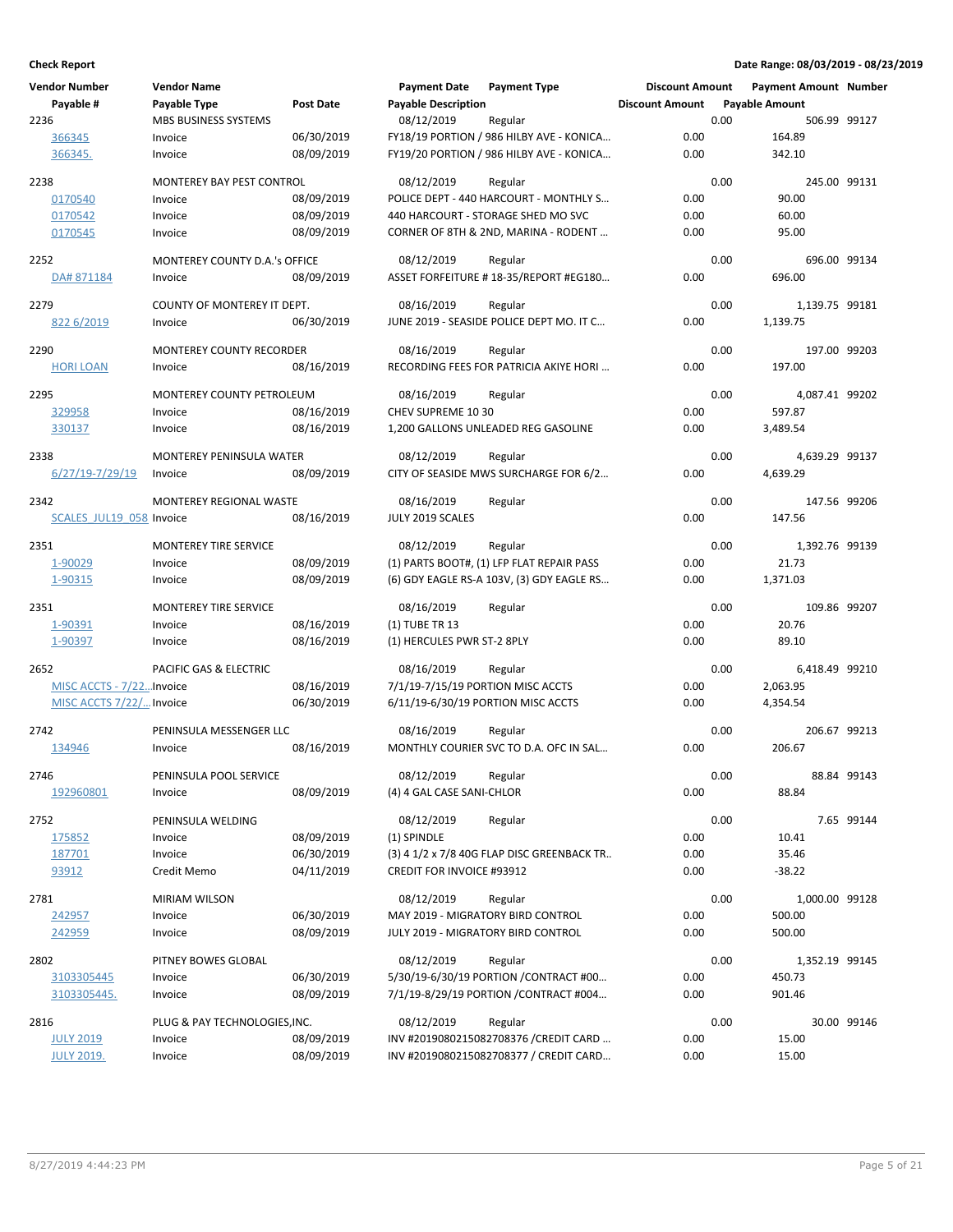| <b>Vendor Number</b> | <b>Vendor Name</b>       |                  | <b>Payment Date</b><br><b>Payment Type</b> | <b>Discount Amount</b> | <b>Payment Amount Number</b> |
|----------------------|--------------------------|------------------|--------------------------------------------|------------------------|------------------------------|
| Pavable #            | Payable Type             | <b>Post Date</b> | <b>Payable Description</b>                 | <b>Discount Amount</b> | <b>Pavable Amount</b>        |
| 2849                 | PREMIUM AUTO PARTS, INC. |                  | 08/16/2019<br>Regular                      | 0.00                   | 32.97 99215                  |
| 7474-174317          | Invoice                  | 08/16/2019       | (1) WINDSHIELD SEALER                      | 0.00                   | 6.46                         |
| 7474-174328          | Invoice                  | 08/16/2019       | (1) LUG NUT                                | 0.00                   | 1.87                         |
| 7474-174528          | Invoice                  | 08/16/2019       | (1) TRAILER ADAPTER                        | 0.00                   | 21.18                        |
| 7474-174667          | Invoice                  | 08/16/2019       | (1) FLASHER - THERMAL                      | 0.00                   | 3.46                         |

|                       | Payable | Payment  |                 |            |
|-----------------------|---------|----------|-----------------|------------|
| <b>Payment Type</b>   | Count   | Count    | <b>Discount</b> | Payment    |
| <b>Regular Checks</b> | 97      | 43       | 0.00            | 683,842.77 |
| <b>Manual Checks</b>  | 0       | $\Omega$ | 0.00            | 0.00       |
| <b>Voided Checks</b>  | 0       | 0        | 0.00            | 0.00       |
| <b>Bank Drafts</b>    | 0       | $\Omega$ | 0.00            | 0.00       |
| EFT's                 | 9۲      |          | 0.88            | 683,842.99 |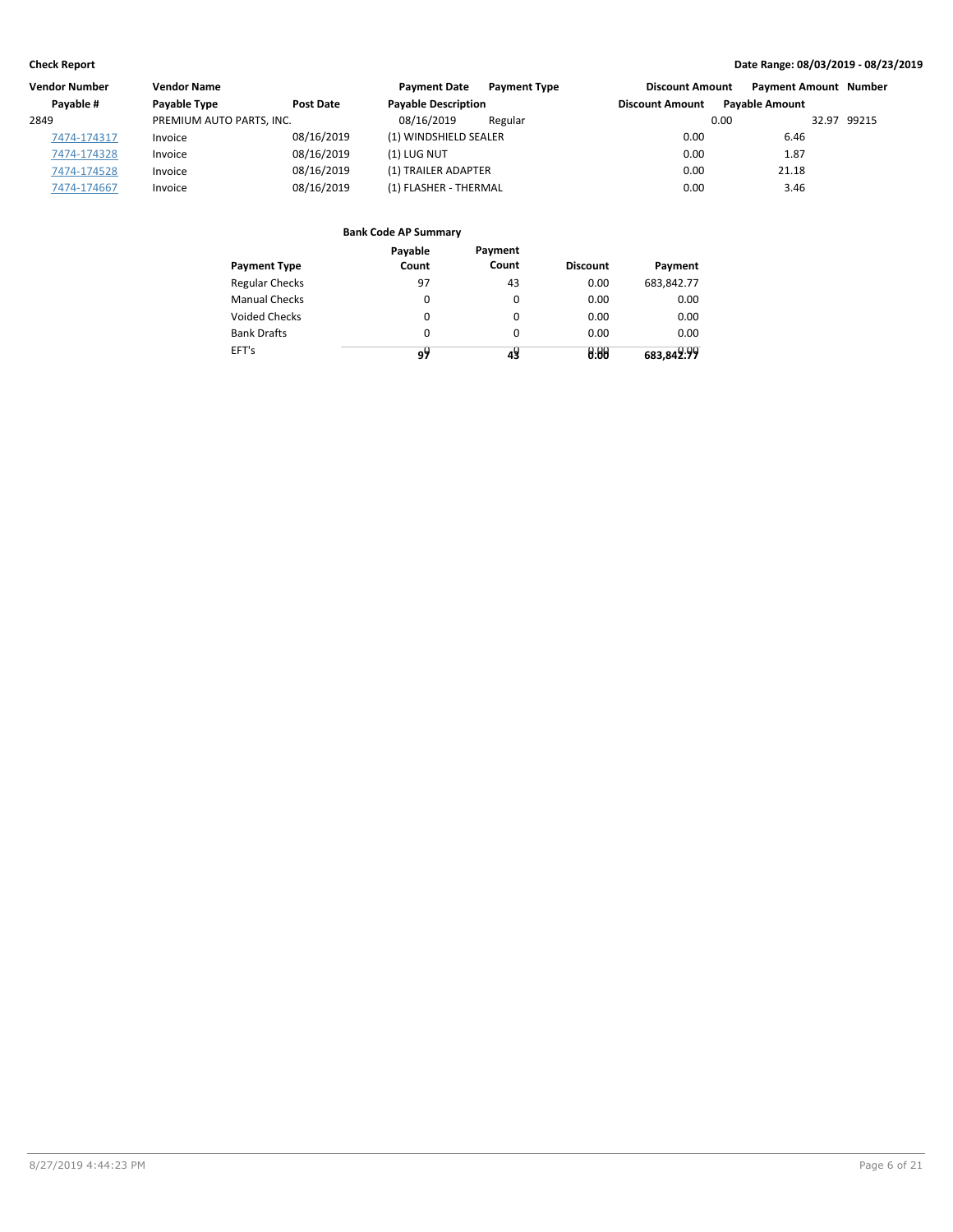| <b>Vendor Number</b>                  | <b>Vendor Name</b>                  |                  | <b>Payment Date</b>                  | <b>Payment Type</b>                      | <b>Discount Amount</b> |      | <b>Payment Amount Number</b> |                       |
|---------------------------------------|-------------------------------------|------------------|--------------------------------------|------------------------------------------|------------------------|------|------------------------------|-----------------------|
| Payable #                             | <b>Payable Type</b>                 | <b>Post Date</b> | <b>Payable Description</b>           |                                          | <b>Discount Amount</b> |      | <b>Payable Amount</b>        |                       |
| <b>Bank Code: PY-Payroll Payables</b> |                                     |                  |                                      |                                          |                        |      |                              |                       |
| 2877                                  | PUBLIC EMPLOYEES' RETIREMENT SYSTEM |                  | 08/07/2019                           | <b>Bank Draft</b>                        |                        | 0.00 |                              | 135,845.72 1001365705 |
| <b>INV0003503</b>                     | Invoice                             | 08/07/2019       | GROUP 70001 - MANAGEMENT             |                                          | 0.00                   |      | 135,845.72                   |                       |
| 2877                                  | PUBLIC EMPLOYEES' RETIREMENT SYSTEM |                  | 08/07/2019                           | <b>Bank Draft</b>                        |                        | 0.00 |                              | 59.85 1001365705      |
| INV0003511                            | Invoice                             | 08/07/2019       | <b>SURVIVOR BENEFIT</b>              |                                          | 0.00                   |      | 59.85                        |                       |
| 2877                                  | PUBLIC EMPLOYEES' RETIREMENT SYSTEM |                  | 08/07/2019                           | <b>Bank Draft</b>                        |                        | 0.00 |                              | 654.43 1001365705     |
| DM0000276                             | Debit Memo                          | 08/07/2019       |                                      | ER CONT ADJ: SEE SPREADSHEET FOR DETAI   | 0.00                   |      | 654.43                       |                       |
| 2877                                  | PUBLIC EMPLOYEES' RETIREMENT SYSTEM |                  | 08/07/2019                           | <b>Bank Draft</b>                        |                        | 0.00 |                              | 361.57 1001365705     |
| DM0000277                             | Debit Memo                          | 08/07/2019       |                                      | EE CONT ADJ: SEE SPREADSHEET FOR DETAILS | 0.00                   |      | 361.57                       |                       |
| 2877                                  | PUBLIC EMPLOYEES' RETIREMENT SYSTEM |                  | 08/07/2019                           | <b>Bank Draft</b>                        |                        | 0.00 |                              | -719.99 1001365705    |
| CM0000255                             | Credit Memo                         | 08/07/2019       | <b>R. BROWN REPORTING CORRECTION</b> |                                          | 0.00                   |      | $-719.99$                    |                       |
| 2877                                  | PUBLIC EMPLOYEES' RETIREMENT SYSTEM |                  | 08/21/2019                           | <b>Bank Draft</b>                        |                        | 0.00 |                              | $-0.09$ 1001377657    |
| CM0000251                             | Credit Memo                         | 08/02/2019       | ROUNDING ADJ                         |                                          | 0.00                   |      | $-0.09$                      |                       |
| 2877                                  | PUBLIC EMPLOYEES' RETIREMENT SYSTEM |                  | 08/21/2019                           | <b>Bank Draft</b>                        |                        | 0.00 |                              | -147.99 1001377657    |
| CM0000249                             | Credit Memo                         | 08/02/2019       |                                      | RETRO:PAID W-7/18/19 CONT-CHAVEZ, YAL    | 0.00                   |      | $-147.99$                    |                       |
| 2877                                  | PUBLIC EMPLOYEES' RETIREMENT SYSTEM |                  | 08/21/2019                           | <b>Bank Draft</b>                        |                        | 0.00 |                              | 6.72 1001377657       |
| DM0000272                             | Debit Memo                          | 08/02/2019       | ER CONT ADJ: FREEMAN                 |                                          | 0.00                   |      | 6.72                         |                       |
| 2877                                  | PUBLIC EMPLOYEES' RETIREMENT SYSTEM |                  | 08/21/2019                           | <b>Bank Draft</b>                        |                        | 0.00 |                              | -15.66 1001377657     |
| CM0000250                             | Credit Memo                         | 08/02/2019       | <b>OVER CONT ADJ: SOTO</b>           |                                          | 0.00                   |      | $-15.66$                     |                       |
| 2877                                  | PUBLIC EMPLOYEES' RETIREMENT SYSTEM |                  | 08/21/2019                           | <b>Bank Draft</b>                        |                        | 0.00 |                              | 129,428.02 1001377657 |
| <b>INV0003545</b>                     | Invoice                             | 08/01/2019       | GROUP 70001 - MANAGEMENT             |                                          | 0.00                   |      | 129,428.02                   |                       |
| 2877                                  | PUBLIC EMPLOYEES' RETIREMENT SYSTEM |                  | 08/05/2019                           | <b>Bank Draft</b>                        |                        | 0.00 |                              | 27.69 1001378032      |
| <b>INV0002958</b>                     | Invoice                             | 06/30/2019       | <b>SURVIVOR BENEFIT</b>              |                                          | 0.00                   |      | 27.69                        |                       |

| <b>Payment Type</b>   | Payable<br>Count | Payment<br>Count | <b>Discount</b> | Payment    |
|-----------------------|------------------|------------------|-----------------|------------|
| <b>Regular Checks</b> | 0                | 0                | 0.00            | 0.00       |
| <b>Manual Checks</b>  | 0                | 0                | 0.00            | 0.00       |
| <b>Voided Checks</b>  | 0                | 0                | 0.00            | 0.00       |
| <b>Bank Drafts</b>    | 11               | 11               | 0.00            | 265.500.27 |
| EFT's                 | 1ქ               | 11               | 0.00            | 265,500.37 |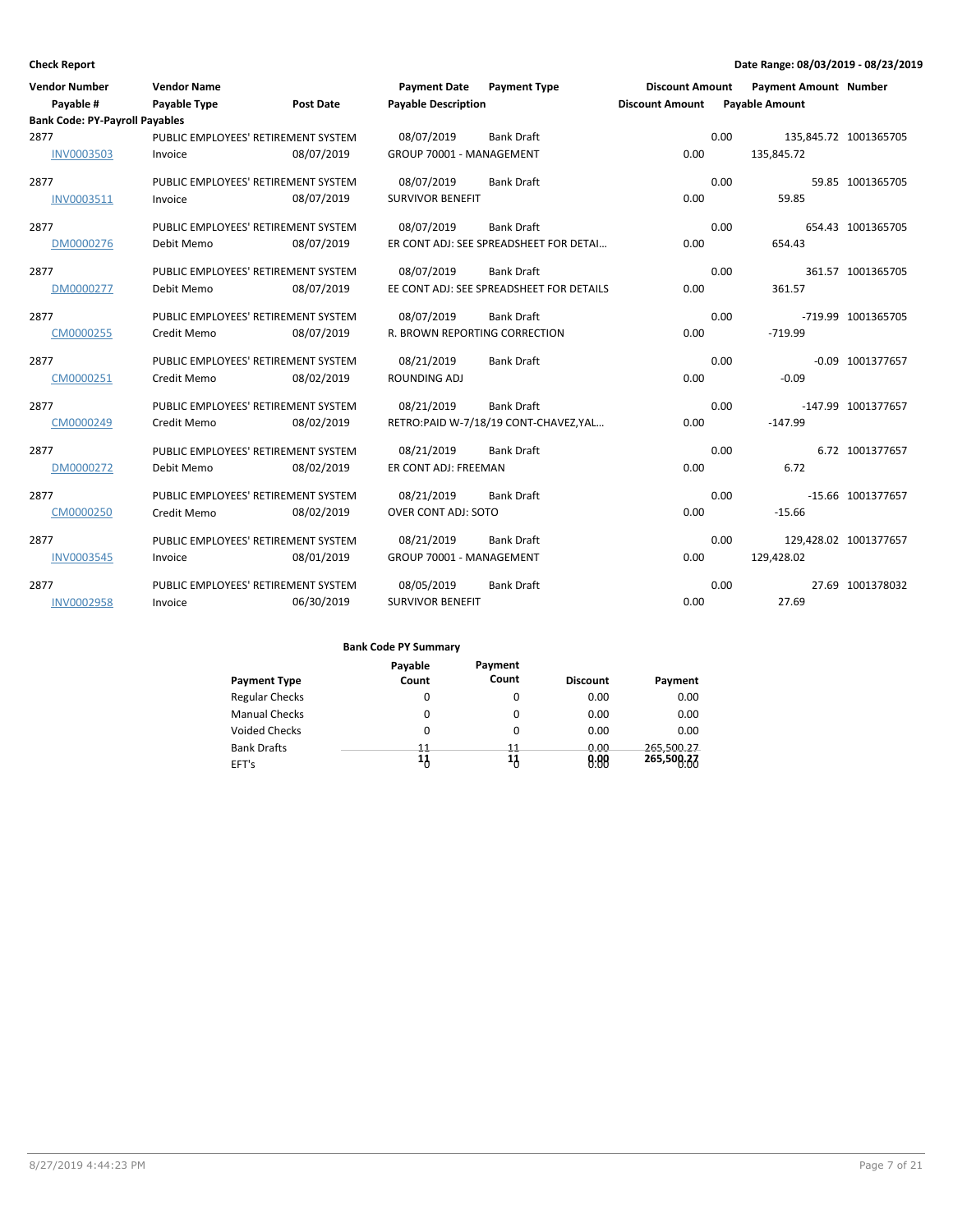| <b>Vendor Number</b><br>Payable #     | <b>Vendor Name</b><br>Payable Type | <b>Post Date</b> | <b>Payment Date</b><br><b>Payable Description</b> | <b>Payment Type</b>                      | <b>Discount Amount</b><br><b>Discount Amount</b> |      | <b>Payment Amount Number</b><br><b>Payable Amount</b> |                |
|---------------------------------------|------------------------------------|------------------|---------------------------------------------------|------------------------------------------|--------------------------------------------------|------|-------------------------------------------------------|----------------|
| <b>Bank Code: AP-Regular Payables</b> |                                    |                  |                                                   |                                          |                                                  |      |                                                       |                |
| 2888                                  | PURE H20 INC.                      |                  | 08/12/2019                                        | Regular                                  |                                                  | 0.00 |                                                       | 65.54 99148    |
| 11158                                 | Invoice                            | 08/09/2019       |                                                   | AUGUST 2019 - POU COOLER WS-11000/M      | 0.00                                             |      | 65.54                                                 |                |
| 3016                                  | ROSS RECREATION EQUIPMENT INC.     |                  | 08/12/2019                                        | Regular                                  |                                                  | 0.00 |                                                       | 84.29 99151    |
| 115427                                | Invoice                            | 08/09/2019       |                                                   | (1) TENDERTUFF PATCH MATERIAL, QUART,    | 0.00                                             |      | 84.29                                                 |                |
|                                       |                                    |                  |                                                   |                                          |                                                  |      |                                                       |                |
| 3154                                  | GREEN VALLEY LANSCAPE INC.         |                  | 08/12/2019                                        | Regular                                  |                                                  | 0.00 |                                                       | 70.77 99113    |
| 35166                                 | Invoice                            | 08/09/2019       |                                                   | (1) 20# GRO-POWER, (1) PRUNING SAW       | 0.00                                             |      | 70.77                                                 |                |
|                                       |                                    |                  |                                                   |                                          |                                                  |      |                                                       |                |
| 3249                                  | <b>SMART &amp; FINAL</b>           |                  | 08/12/2019                                        | Regular                                  |                                                  | 0.00 |                                                       | 9.59 99155     |
| REF #048764                           | Invoice                            | 08/09/2019       | STORE #455 / REF #048764 7/18/19                  |                                          | 0.00                                             |      | 9.59                                                  |                |
| 3249                                  | <b>SMART &amp; FINAL</b>           |                  | 08/16/2019                                        | Regular                                  |                                                  | 0.00 |                                                       | 176.43 99219   |
| REF #031974                           | Invoice                            | 08/16/2019       | STORE #455 / REF #031974                          |                                          | 0.00                                             |      | 114.90                                                |                |
| REF #032474                           | Invoice                            | 08/16/2019       | STORE #455 / REF #032474                          |                                          | 0.00                                             |      | 61.53                                                 |                |
|                                       |                                    |                  |                                                   |                                          |                                                  |      |                                                       |                |
| 3307                                  | <b>SAME DAY SHRED</b>              |                  | 08/12/2019                                        | Regular                                  |                                                  | 0.00 |                                                       | 130.00 99152   |
| 33899                                 | Invoice                            | 06/30/2019       |                                                   | SECURITY CONSOLE SVCD 11/28/18 - CITY    | 0.00                                             |      | 32.50                                                 |                |
| 34991                                 | Invoice                            | 06/30/2019       |                                                   | SECURITY CONSOLE SVCD 2/20/19 - CITY M   | 0.00                                             |      | 32.50                                                 |                |
| 35936                                 | Invoice                            | 06/30/2019       |                                                   | SECURITY CONSOLE SVCD 5/15/19 - CITY M   | 0.00                                             |      | 32.50                                                 |                |
| 36730                                 | Invoice                            | 08/09/2019       |                                                   | SECURITY CONSOLE SVCD 7/17/19 - FIRE DE  | 0.00                                             |      | 32.50                                                 |                |
| 3319                                  | <b>STAPLES ADVANTAGE</b>           |                  | 08/12/2019                                        | Regular                                  |                                                  | 0.00 |                                                       | 731.73 99158   |
| 3419859979                            | Invoice                            | 08/09/2019       | PUBLIC WORKS (ENGR) MISC SUPPLIES                 |                                          | 0.00                                             |      | 227.17                                                |                |
| 3420016689                            | Invoice                            | 08/09/2019       |                                                   | RECREATION DEPT - (3) BLACK TONER, (1) W | 0.00                                             |      | 192.28                                                |                |
| 3420408714                            | Invoice                            | 08/09/2019       | <b>CITY HALL MISC SUPPLIES</b>                    |                                          | 0.00                                             |      | 290.44                                                |                |
| 3420408715                            | Invoice                            | 08/09/2019       |                                                   | RECREATION DEPT - 9 SQUARE RETRO GREEN   | 0.00                                             |      | 21.84                                                 |                |
|                                       |                                    |                  |                                                   |                                          |                                                  |      |                                                       |                |
| 3319                                  | <b>STAPLES ADVANTAGE</b>           |                  | 08/16/2019                                        | Regular                                  |                                                  | 0.00 |                                                       | 271.70 99222   |
| 3420788480                            | Invoice                            | 08/16/2019       | <b>CITY HALL - BATTERIES</b>                      |                                          | 0.00                                             |      | 93.73                                                 |                |
| 3420788481                            | Invoice                            | 08/16/2019       |                                                   | RECREATION - (24) 1.5" WHITE VIEW BINDER | 0.00                                             |      | 87.84                                                 |                |
| 3420788482                            | Invoice                            | 08/16/2019       |                                                   | RECREATION - LOGITECH MOUSE, MOUSE P     | 0.00                                             |      | 81.64                                                 |                |
| 3420942453                            | Invoice                            | 08/16/2019       |                                                   | RECREATION - GE 40W INCAND APPLIANCE     | 0.00                                             |      | 8.49                                                  |                |
| 3452                                  | THIRD DEGREE COMMUNICATIONS, INC.  |                  | 08/12/2019                                        | Regular                                  |                                                  | 0.00 |                                                       | 750.00 99161   |
| <u>7573</u>                           | Invoice                            | 08/09/2019       |                                                   | (2) CRIME SCENE FUNDAMENTALS 12/4 - 12   | 0.00                                             |      | 750.00                                                |                |
|                                       |                                    |                  |                                                   |                                          |                                                  |      |                                                       |                |
| 3535                                  | <b>USA BLUEBOOK</b>                |                  | 08/16/2019                                        | Regular                                  |                                                  | 0.00 |                                                       | 391.56 99224   |
| 970446                                | Invoice                            | 08/16/2019       |                                                   | WATER DEPT - GLOVES, DICKSON CHART CO    | 0.00                                             |      | 391.56                                                |                |
|                                       | UNDERGROUND SERVICE ALERT          |                  |                                                   |                                          |                                                  |      |                                                       |                |
| 3544                                  |                                    |                  | 08/12/2019                                        | Regular                                  |                                                  | 0.00 |                                                       | 957.21 99164   |
| 1293302019DIG                         | Invoice                            | 08/09/2019       |                                                   | CAL STATE FEE FOR REGULATORY COSTS       | 0.00                                             |      | 957.21                                                |                |
| 4106                                  | BAY REPROGRAPHIC & SUPPLY, INC.    |                  | 08/16/2019                                        | Regular                                  |                                                  | 0.00 |                                                       | 779.69 99174   |
| 386802                                | Invoice                            | 06/30/2019       |                                                   | JUNE 2019 - BAY MPS BASE / LF USAGE CHA  | 0.00                                             |      | 398.10                                                |                |
| 387792                                | Invoice                            | 08/16/2019       |                                                   | JULY - AUG 2019 BAY MPS BASE/LF USAGE C  | 0.00                                             |      | 381.59                                                |                |
|                                       |                                    |                  |                                                   |                                          |                                                  |      |                                                       |                |
| 4121                                  | MONTEREY COUNTY HEALTH DEPT.       |                  | 08/12/2019                                        | Regular                                  |                                                  | 0.00 |                                                       | 925.00 99135   |
| <b>SEA-PD 19-06</b>                   | Invoice                            | 06/30/2019       |                                                   | FORENSIC EXAM - CASE #EG-1901275 6/1/    | 0.00                                             |      | 925.00                                                |                |
| 4169                                  | <b>ALBERT WEISFUSS</b>             |                  | 08/12/2019                                        | Regular                                  |                                                  | 0.00 |                                                       | 675.00 99083   |
| 000289                                | Invoice                            | 06/30/2019       | APRIL 2019 PERMIT INSPECTIONS (5)                 |                                          | 0.00                                             |      | 375.00                                                |                |
| 000290                                | Invoice                            | 06/30/2019       | MAY 2019 PERMIT INSPECTIONS (4)                   |                                          | 0.00                                             |      | 300.00                                                |                |
|                                       |                                    |                  |                                                   |                                          |                                                  |      |                                                       |                |
| 4174                                  | POTTER'S ELECTRONICS               |                  | 08/12/2019                                        | Regular                                  |                                                  | 0.00 |                                                       | 150.00 99147   |
| 28978                                 | Invoice                            | 06/30/2019       | (2 HRS) LABOR FOR REMOTE CAMERAS                  |                                          | 0.00                                             |      | 150.00                                                |                |
| 4435                                  | <b>PARK INK</b>                    |                  | 08/12/2019                                        | Regular                                  |                                                  | 0.00 |                                                       | 416.40 99141   |
| <u> 26731</u>                         | Invoice                            | 06/30/2019       | (150) 50ss SUNSCREEN W/ CARABINER                 |                                          | 0.00                                             |      | 416.40                                                |                |
|                                       |                                    |                  |                                                   |                                          |                                                  |      |                                                       |                |
| 4452                                  | RYAN L. RIDER                      |                  | 08/16/2019                                        | Regular                                  |                                                  | 0.00 |                                                       | 6,400.00 99216 |
| 389                                   | Invoice                            | 08/16/2019       | CITY HALL WALKWAY                                 |                                          | 0.00                                             |      | 6,400.00                                              |                |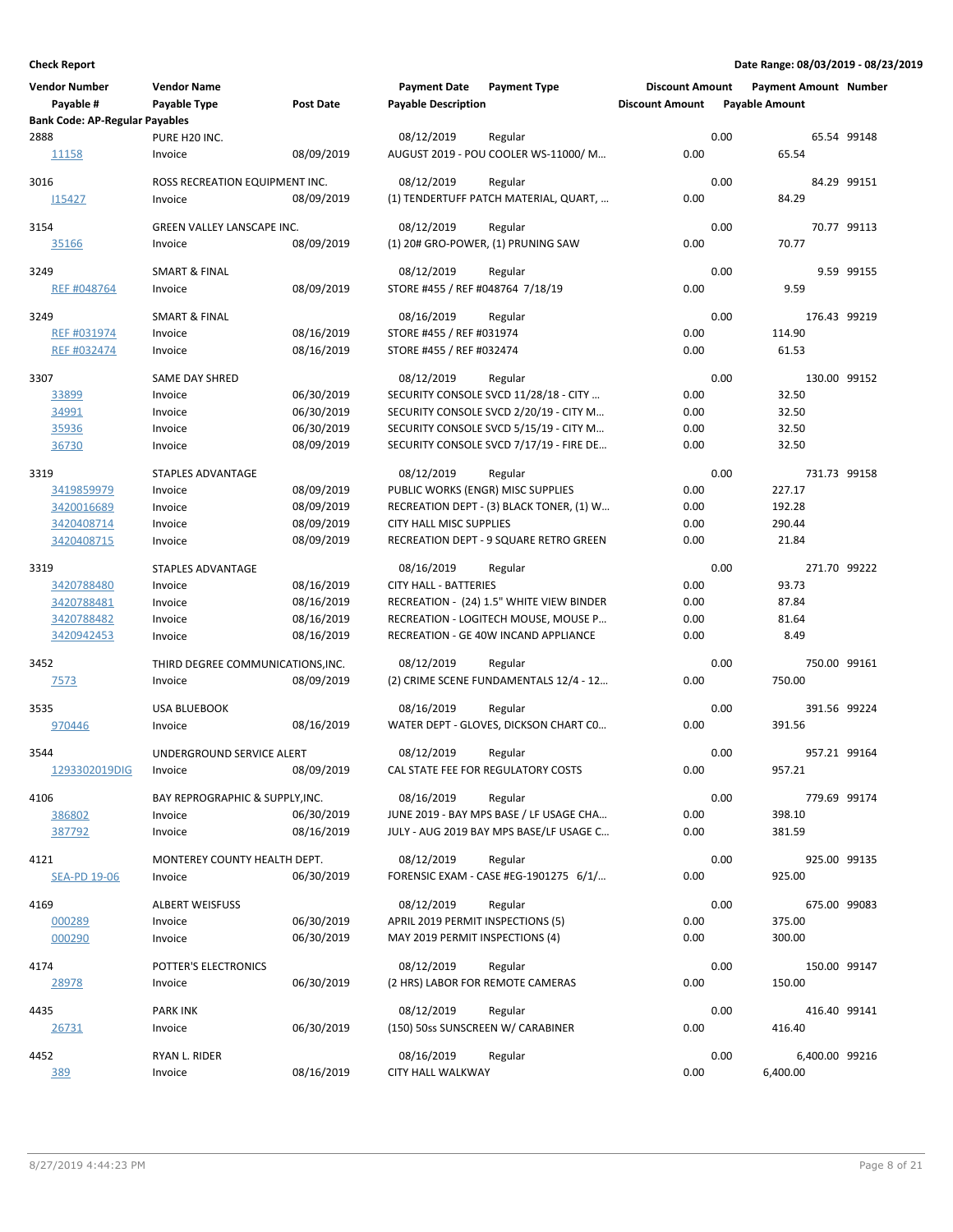| Vendor Number | <b>Vendor Name</b>             |                  | <b>Payment Date</b>        | <b>Payment Type</b>                    | <b>Discount Amount</b> |                       | <b>Payment Amount Number</b> |  |
|---------------|--------------------------------|------------------|----------------------------|----------------------------------------|------------------------|-----------------------|------------------------------|--|
| Pavable #     | <b>Pavable Type</b>            | <b>Post Date</b> | <b>Payable Description</b> |                                        | <b>Discount Amount</b> | <b>Pavable Amount</b> |                              |  |
| 4459          | ELEVATOR SERVICE COMPANY, INC. |                  | 08/12/2019                 | Regular                                |                        | 0.00                  | 325.00 99105                 |  |
| 24253FEBJUL   | Invoice                        | 06/30/2019       |                            | 220 COE AVE - SEMI ANNUAL LUBE & INSPE | 0.00                   | 325.00                |                              |  |

| <b>Payment Type</b>   | Payable<br>Count | Payment<br>Count | <b>Discount</b> | Payment   |
|-----------------------|------------------|------------------|-----------------|-----------|
| <b>Regular Checks</b> | 30               | 18               | 0.00            | 13,309.91 |
| <b>Manual Checks</b>  | 0                | 0                | 0.00            | 0.00      |
| <b>Voided Checks</b>  | 0                | 0                | 0.00            | 0.00      |
| <b>Bank Drafts</b>    | 30               | 18               | 0.00            | 13,309.90 |
| EFT's                 | $\Omega$         | 0                | 0.00            | 0.00      |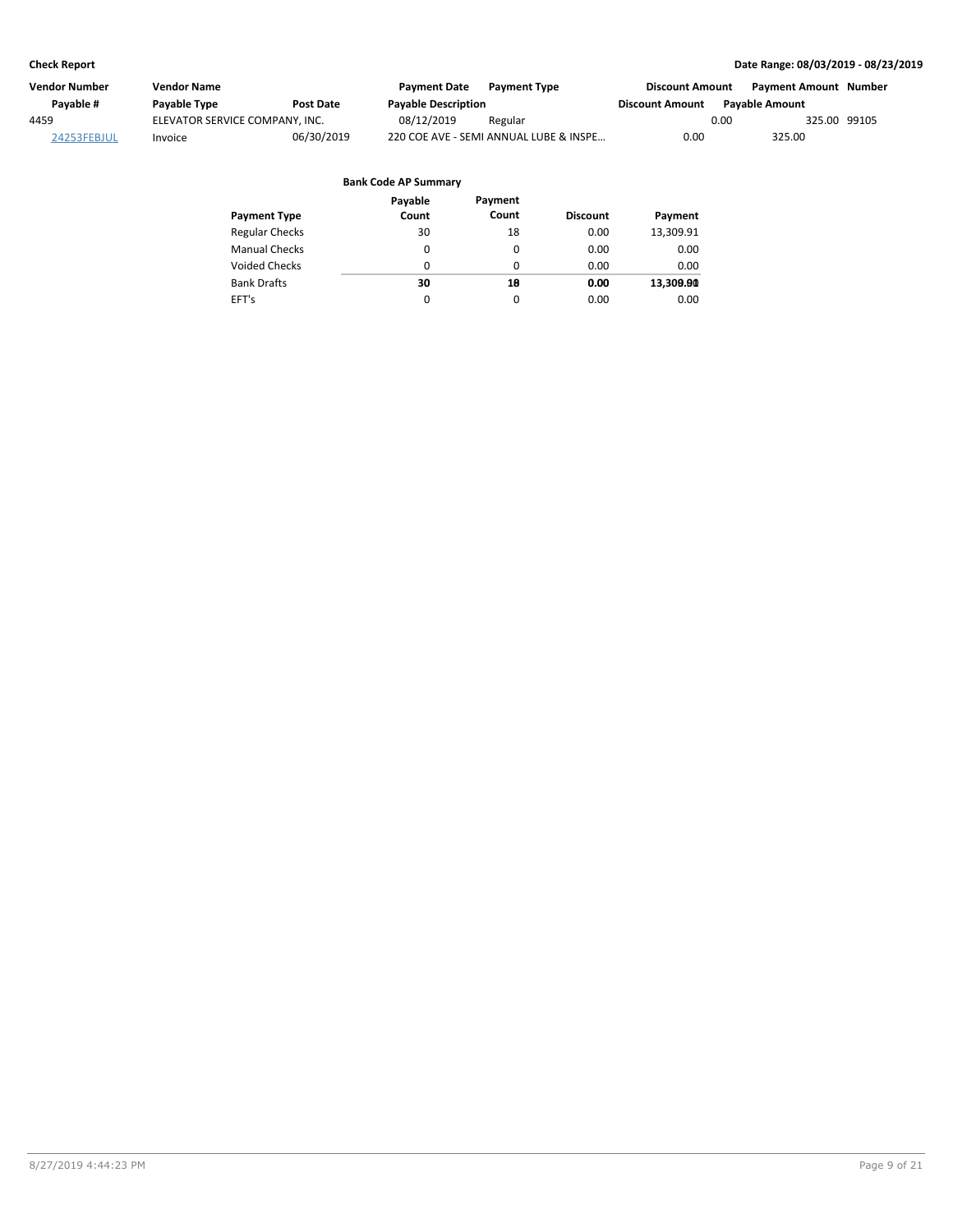| <b>Vendor Number</b>                  | <b>Vendor Name</b>               |                  | <b>Payment Date</b>        | <b>Payment Type</b> | <b>Discount Amount</b> |      | <b>Payment Amount Number</b> |                         |
|---------------------------------------|----------------------------------|------------------|----------------------------|---------------------|------------------------|------|------------------------------|-------------------------|
| Payable #                             | Payable Type                     | <b>Post Date</b> | <b>Payable Description</b> |                     | <b>Discount Amount</b> |      | <b>Payable Amount</b>        |                         |
| <b>Bank Code: PY-Payroll Payables</b> |                                  |                  |                            |                     |                        |      |                              |                         |
| 4920                                  | <b>ICMA RETIREMENT TRUST-457</b> |                  | 08/15/2019                 | <b>Bank Draft</b>   |                        | 0.00 |                              | 33.724.63 2189767618    |
| <b>INV0003595</b>                     | Invoice                          | 08/15/2019       | <b>CONTRIBUTIONS</b>       |                     | 0.00                   |      | 33,724.63                    |                         |
| 5144                                  | <b>STATE OF CALIFORNIA</b>       |                  | 08/16/2019                 | <b>Bank Draft</b>   |                        | 0.00 |                              | 25.879.88 1-188-638-400 |
| <b>INV0003598</b>                     | Invoice                          | 08/15/2019       | <b>SIT PAYABLE</b>         |                     | 0.00                   |      | 25,879.88                    |                         |
| 5264                                  | RABOBANK, N.A.                   |                  | 08/16/2019                 | <b>Bank Draft</b>   |                        | 0.00 |                              | 18.675.76 2709628224685 |
| <b>INV0003600</b>                     | Invoice                          | 08/15/2019       | <b>MEDICARE PAYABLE</b>    |                     | 0.00                   |      | 18.675.76                    |                         |
| 5264                                  | RABOBANK, N.A.                   |                  | 08/16/2019                 | <b>Bank Draft</b>   |                        | 0.00 |                              | 69.265.23 2709628224685 |
| <b>INV0003599</b>                     | Invoice                          | 08/15/2019       | <b>FIT PAYABLE</b>         |                     | 0.00                   |      | 69,265.23                    |                         |

|                       | Payable | Payment  |                 |            |
|-----------------------|---------|----------|-----------------|------------|
| <b>Payment Type</b>   | Count   | Count    | <b>Discount</b> | Payment    |
| <b>Regular Checks</b> | 0       | 0        | 0.00            | 0.00       |
| <b>Manual Checks</b>  | 0       | $\Omega$ | 0.00            | 0.00       |
| <b>Voided Checks</b>  |         |          | 0.88            | 147,549:98 |
| <b>Bank Drafts</b>    | 4       | 4        | 0.00            | 147,545.50 |
| EFT's                 | 0       | 0        | 0.00            | 0.00       |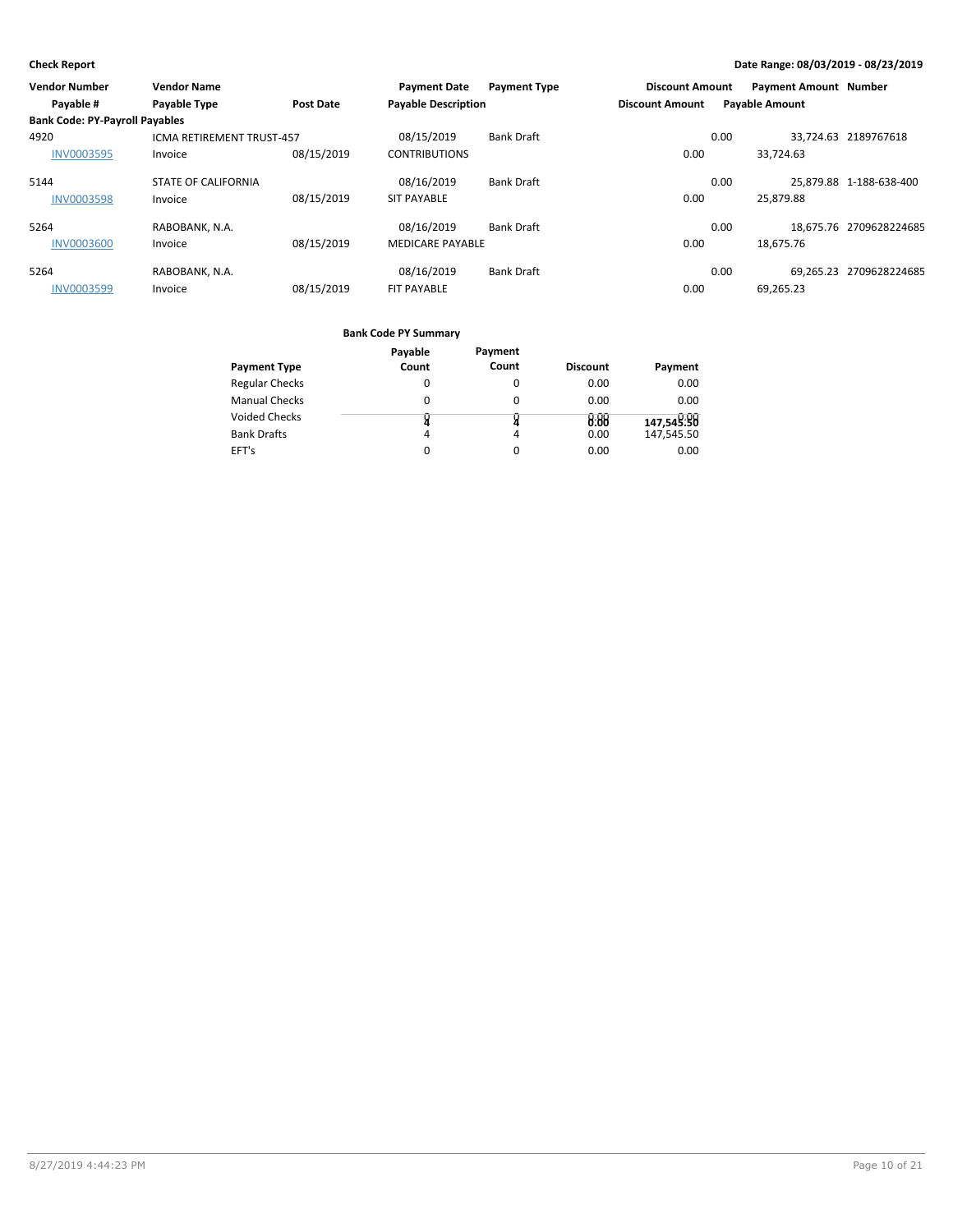| <b>Vendor Number</b>                  | <b>Vendor Name</b>        |                  | <b>Payment Date</b>        | <b>Payment Type</b>                         | <b>Discount Amount</b> | <b>Payment Amount Number</b> |              |
|---------------------------------------|---------------------------|------------------|----------------------------|---------------------------------------------|------------------------|------------------------------|--------------|
| Payable #                             | <b>Payable Type</b>       | <b>Post Date</b> | <b>Payable Description</b> |                                             | <b>Discount Amount</b> | <b>Payable Amount</b>        |              |
| <b>Bank Code: AP-Regular Payables</b> |                           |                  |                            |                                             |                        |                              |              |
| 5365                                  | <b>MANUEL FERNANDEZ</b>   |                  | 08/08/2019                 | Regular                                     |                        | 1,316.95 99080<br>0.00       |              |
| <b>BEST BUY</b>                       | Invoice                   | 08/08/2019       |                            | REIMBURSE FOR LAP TOP, PULLOUT SCRN, P      | 0.00                   | 1.316.95                     |              |
| 5373                                  | <b>SCOTT K. BROWN</b>     |                  | 08/16/2019                 | Regular                                     |                        | 0.00                         | 75.00 99217  |
| 8/5/2019                              | Invoice                   | 08/16/2019       |                            | MUSIC FOR SR CANDLELIGHT LUNCH ON 9/4       | 0.00                   | 75.00                        |              |
| 5405                                  | DUKE'S ROOT CONTROL. INC. |                  | 08/12/2019                 | Regular                                     |                        | 0.00                         | 969.65 99103 |
| 15857                                 | Invoice                   | 08/09/2019       |                            | (485 FT) 6" PIPE SEWER RT CONTROL, (1) M    | 0.00                   | 969.65                       |              |
| 5417                                  | <b>RENTAL DEPOT</b>       |                  | 08/12/2019                 | Regular                                     |                        | 0.00                         | 66.31 99149  |
| 270513-1                              | Invoice                   | 08/09/2019       |                            | (1) TRAILER 6'x12', SNGL AXLE TLT, (1) FOAM | 0.00                   | 66.31                        |              |

|                       | Payable | Payment |                 |          |
|-----------------------|---------|---------|-----------------|----------|
| <b>Payment Type</b>   | Count   | Count   | <b>Discount</b> | Payment  |
| <b>Regular Checks</b> | 4       | 4       | 0.00            | 2,427.91 |
| <b>Manual Checks</b>  | Ω       | U       | 0.00            | 0.00     |
| <b>Voided Checks</b>  |         |         | 0.00            | 2,427.91 |
| <b>Bank Drafts</b>    | 0       | 0       | 0.00            | 0.00     |
| EFT's                 | 0       | 0       | 0.00            | 0.00     |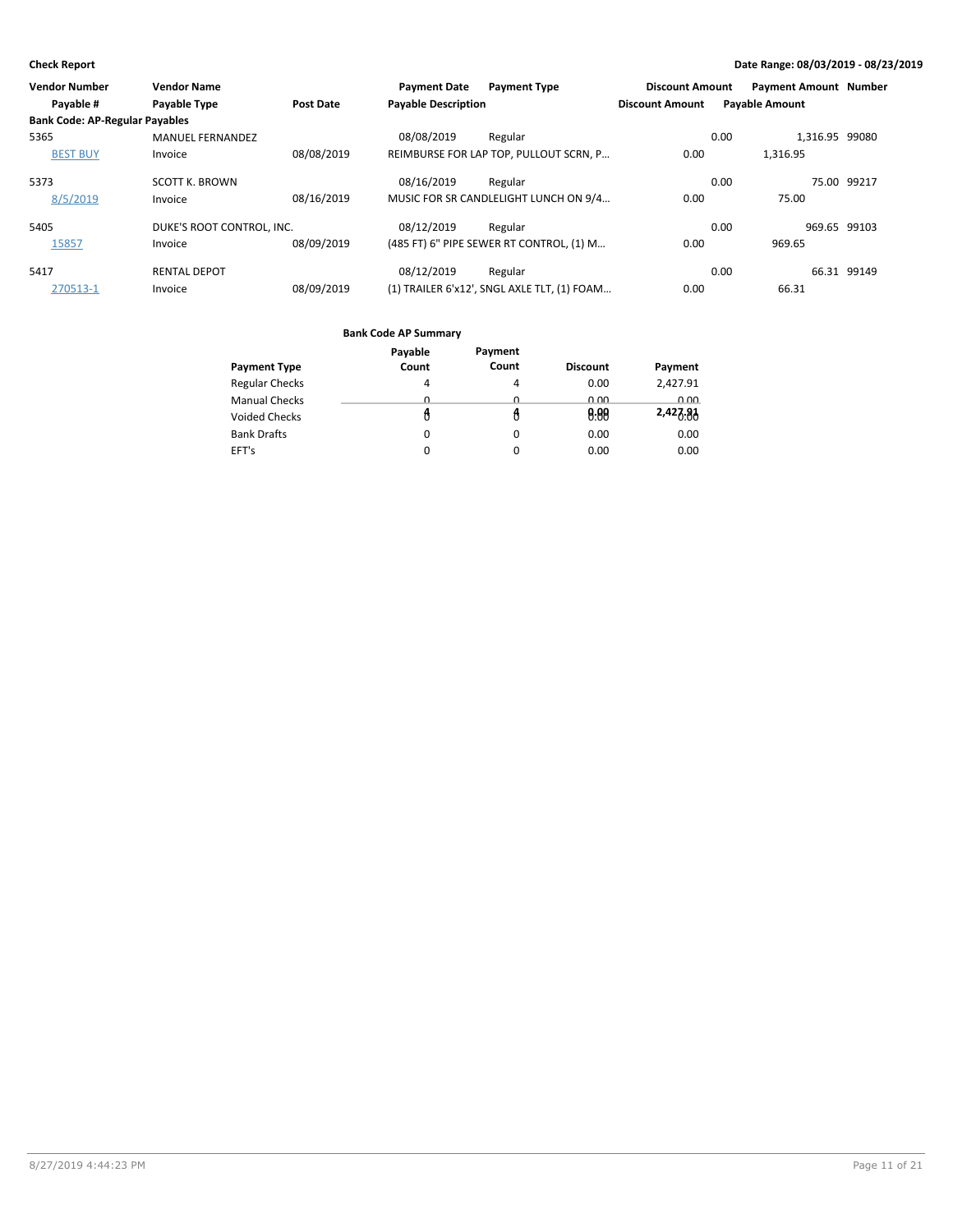| Vendor Number                         | <b>Vendor Name</b> |            | <b>Payment Date</b>        | <b>Payment Type</b> | <b>Discount Amount</b> |                       | <b>Payment Amount Number</b> |               |
|---------------------------------------|--------------------|------------|----------------------------|---------------------|------------------------|-----------------------|------------------------------|---------------|
| Payable #                             | Payable Type       | Post Date  | <b>Payable Description</b> |                     | <b>Discount Amount</b> | <b>Payable Amount</b> |                              |               |
| <b>Bank Code: PY-Payroll Payables</b> |                    |            |                            |                     |                        |                       |                              |               |
| 5539                                  | AFLAC              |            | 08/09/2019                 | <b>Bank Draft</b>   |                        | 0.00                  |                              | 205.98 631259 |
| <b>INV0003445</b>                     | Invoice            | 07/05/2019 | AFLAC AFTER-TAX PRODUCT    |                     | 0.00                   |                       | 205.98                       |               |
| 5539                                  | <b>AFLAC</b>       |            | 08/09/2019                 | <b>Bank Draft</b>   |                        | 0.00                  |                              | 121.37 631259 |
| <b>INV0003444</b>                     | Invoice            | 07/05/2019 | AFLAC PRE-TAX PRODUCT      |                     | 0.00                   |                       | 121.37                       |               |
| 5539                                  | <b>AFLAC</b>       |            | 08/09/2019                 | <b>Bank Draft</b>   |                        | 0.00                  |                              | 121.35 631259 |
| <b>INV0003486</b>                     | Invoice            | 07/18/2019 | AFLAC PRE-TAX PRODUCT      |                     | 0.00                   |                       | 121.35                       |               |
| 5539                                  | <b>AFLAC</b>       |            | 08/09/2019                 | <b>Bank Draft</b>   |                        | 0.00                  |                              | 205.95 631259 |
| <b>INV0003487</b>                     | Invoice            | 07/18/2019 | AFLAC AFTER-TAX PRODUCT    |                     | 0.00                   |                       | 205.95                       |               |

|                       | Payable | Payment |                 |         |
|-----------------------|---------|---------|-----------------|---------|
| <b>Payment Type</b>   | Count   | Count   | <b>Discount</b> | Payment |
| <b>Regular Checks</b> | 0       | 0       | 0.00            | 0.00    |
| <b>Manual Checks</b>  | A       | a       | 0.00            | 650.66  |
| <b>Voided Checks</b>  | 0       | 0       | 0.00            | 0.00    |
| <b>Bank Drafts</b>    | 4       | 4       | 0.00            | 654.65  |
| EFT's                 | 0       | 0       | 0.00            | 0.00    |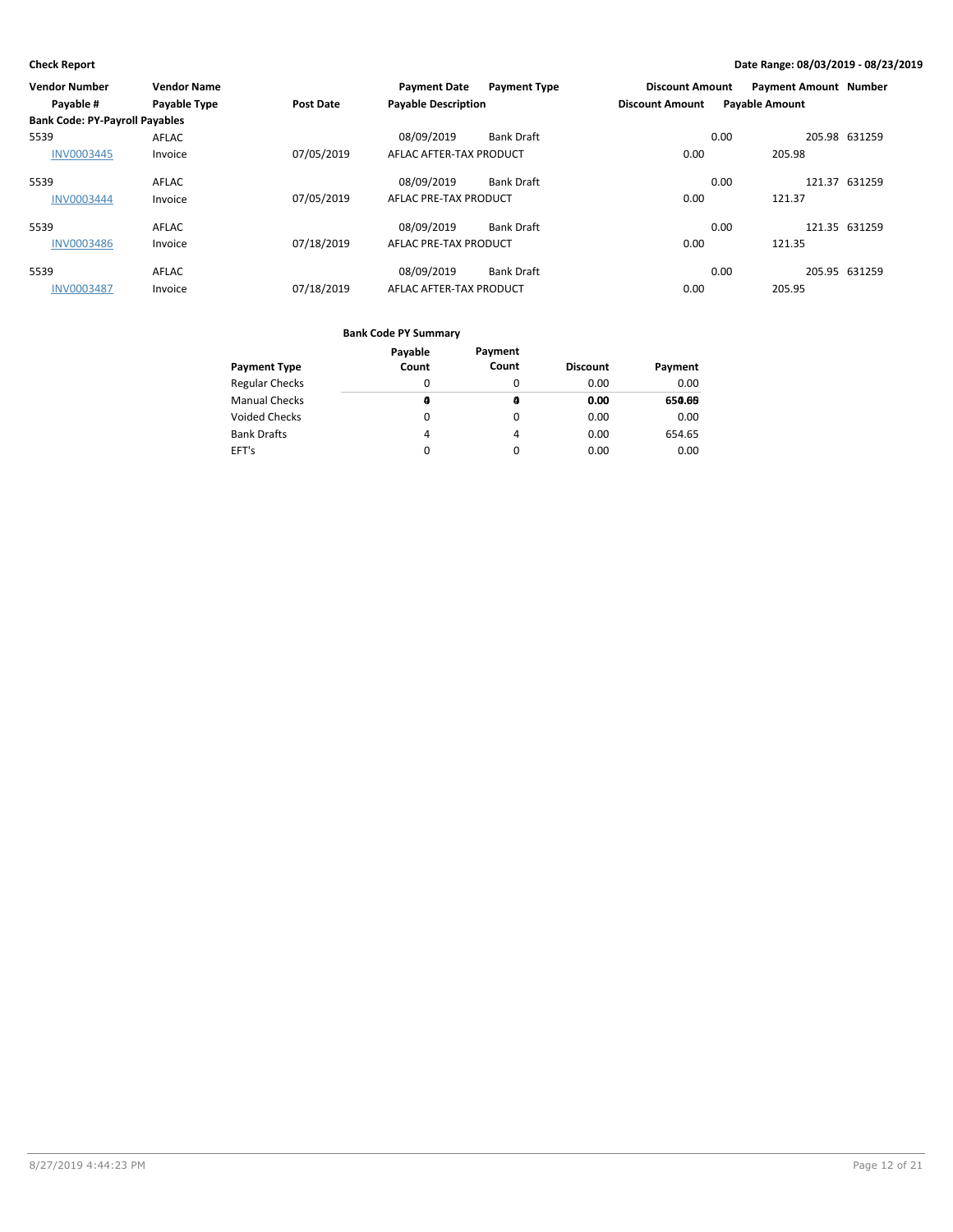| <b>Vendor Number</b>                  | <b>Vendor Name</b>               |                  | <b>Payment Date</b>                 | <b>Payment Type</b>                      | <b>Discount Amount</b> | <b>Payment Amount Number</b> |              |
|---------------------------------------|----------------------------------|------------------|-------------------------------------|------------------------------------------|------------------------|------------------------------|--------------|
| Payable #                             | Payable Type                     | <b>Post Date</b> | <b>Payable Description</b>          |                                          | <b>Discount Amount</b> | <b>Payable Amount</b>        |              |
| <b>Bank Code: AP-Regular Payables</b> |                                  |                  |                                     |                                          |                        |                              |              |
| 5543                                  | <b>MONTEREY BAY URGENT</b>       |                  | 08/16/2019                          | Regular                                  |                        | 0.00                         | 25.00 99201  |
| 260088                                | Invoice                          | 06/30/2019       |                                     | PRE-EMPLOYMENT TESTING - RECREATION      | 0.00                   | 25.00                        |              |
| 5582                                  | O'REILLY AUTO PARTS              |                  | 08/12/2019                          | Regular                                  |                        | 0.00                         | 163.91 99140 |
| 3503-390234                           | Invoice                          | 08/09/2019       | (1) FUEL GAUGE                      |                                          | 0.00                   | 24.66                        |              |
| 3503-390336                           | Invoice                          | 08/09/2019       | (2) 18 OZ M / cREFLL + CORE CHARGE  |                                          | 0.00                   | 67.17                        |              |
| 3503-390365                           | Credit Memo                      | 08/09/2019       | RETURN OF (2) CORE RETURNS          |                                          | 0.00                   | $-20.00$                     |              |
| 3503-391190                           | Invoice                          | 08/09/2019       | (1) BATTERY                         |                                          | 0.00                   | 92.08                        |              |
| 5582                                  | O'REILLY AUTO PARTS              |                  | 08/16/2019                          | Regular                                  |                        | 0.00                         | 91.10 99209  |
| 3503-391602                           | Invoice                          | 08/16/2019       | (2) STR WHL CVR                     |                                          | 0.00                   | 27.29                        |              |
| 3503-391717                           | Invoice                          | 08/16/2019       | (1) BARREL PUMP                     |                                          | 0.00                   | 48.25                        |              |
| 3503-392250                           | Invoice                          | 08/16/2019       | (1) STOPLIGHT SW                    |                                          | 0.00                   | 15.56                        |              |
| 5873                                  | UNITED SITE SERVICES, INC.       |                  | 08/12/2019                          | Regular                                  |                        | 0.00<br>2,980.54 99165       |              |
| 114-8848080                           | Invoice                          | 08/09/2019       |                                     | 7/11/19 - 8/7/19 FENCE RENTAL GIGLING RD | 0.00                   | 2,609.76                     |              |
| 114-8863461                           | Invoice                          | 08/09/2019       |                                     | 7/24/19 - 8/20/19 PORTA TOILETS FOR RAID | 0.00                   | 370.78                       |              |
| 5969                                  | <b>FASTENAL COMPANY</b>          |                  | 08/16/2019                          | Regular                                  |                        | 0.00                         | 834.69 99186 |
| <b>CASEA94090</b>                     | Invoice                          | 08/16/2019       | JULY 2019 VENDING SUPPLIES          |                                          | 0.00                   | 822.00                       |              |
| <b>CASEA94744</b>                     | Invoice                          | 08/16/2019       | (1) 12x1/8x20MM T1 WHEEL            |                                          | 0.00                   | 7.09                         |              |
| <b>CASEA94759</b>                     | Invoice                          | 08/16/2019       | MISC SUPPLIES - PARKS DEPT          |                                          | 0.00                   | 5.60                         |              |
| 5989                                  | <b>HdL COREN &amp; CONE</b>      |                  | 08/12/2019                          | Regular                                  |                        | 0.00<br>3,200.00 99116       |              |
| 0026806-IN                            | Invoice                          | 08/09/2019       |                                     | JUL-SEPT 2019; CONTRACT SERVICES PROPE   | 0.00                   | 3,200.00                     |              |
| 5989                                  | <b>HdL COREN &amp; CONE</b>      |                  | 08/16/2019                          | Regular                                  |                        | 0.00                         | 645.00 99190 |
| 0027029-IN                            | Invoice                          | 08/16/2019       |                                     | 2018/19 CAFR STATISTICAL RPTS PACKAGE    | 0.00                   | 645.00                       |              |
| 6088                                  | MONTEREY FIRE EXTINGUISHER, INC. |                  | 08/12/2019                          | Regular                                  |                        | 0.00                         | 225.00 99136 |
| 73947                                 | Invoice                          | 08/09/2019       | SEASIDE FIRE DEPT - SERVICE CALL    |                                          | 0.00                   | 225.00                       |              |
|                                       |                                  |                  |                                     |                                          |                        |                              |              |
| 6088                                  | MONTEREY FIRE EXTINGUISHER, INC. |                  | 08/16/2019                          | Regular                                  |                        | 0.00                         | 225.00 99204 |
| 73960                                 | Invoice                          | 08/16/2019       | FIRE DEPT - SERVICE, HYDRO & REFILL |                                          | 0.00                   | 225.00                       |              |
| 6172                                  | LEXIS NEXIS RISK SOLUTIONS       |                  | 08/16/2019                          | Regular                                  |                        | 0.00                         | 150.00 99197 |
| 1035416-20190731 Invoice              |                                  | 08/16/2019       | <b>JULY 2019 MINIMUM COMMITMENT</b> |                                          | 0.00                   | 150.00                       |              |
| 6224                                  | FRED D. HARDEE, JR.              |                  | 08/16/2019                          | Regular                                  |                        | 0.00<br>3,288.62 99187       |              |
| <b>SSHR 19-02</b>                     | Invoice                          | 08/16/2019       |                                     | PERSONNEL INVEST ASSITANCE, 7/27/19 & 8  | 0.00                   | 3,288.62                     |              |
| 6304                                  | <b>TOM MCCARTNEY</b>             |                  | 08/12/2019                          | Regular                                  |                        | 0.00<br>2,316.10 99163       |              |
| <u>6/26/2019</u>                      | Invoice                          | 06/30/2019       |                                     | CITY COUNCIL MEMBERS PORTRAITS/FILES/    | 0.00                   | 2,316.10                     |              |
|                                       |                                  |                  |                                     |                                          |                        |                              |              |
| 6306                                  | <b>GAVILAN PEST CONTROL</b>      |                  | 08/16/2019                          | Regular                                  |                        | 0.00                         | 83.00 99188  |
| 0125110                               | Invoice                          | 08/16/2019       |                                     | 986 HILBY AVE - MO. GENERAL PEST SERVICE | 0.00                   | 83.00                        |              |
| 6324                                  | The Home Depot Pro               |                  | 08/16/2019                          | Regular                                  |                        | 0.00                         | 122.91 99223 |
| 506083740                             | Invoice                          | 08/16/2019       |                                     | (2) SANITOUCH DISP RL TOWEL SMK - TOUCH  | 0.00                   | 122.91                       |              |
| 6396                                  | <b>BECK'S SHOE STORE</b>         |                  | 08/12/2019                          | Regular                                  |                        | 0.00                         | 676.44 99092 |
| 1000015283                            | Invoice                          | 08/09/2019       |                                     | THOMAS WORTH (SALES SLIP NO. 954729)     | 0.00                   | 176.44                       |              |
| 1000015284                            | Invoice                          | 08/09/2019       |                                     | JOEL CONTRERAS (SALES SLIP NO. 9547270   | 0.00                   | 250.00                       |              |
| 1000015291                            | Invoice                          | 08/09/2019       |                                     | HUMBERTO SAUCEDO (SALES SLIP NO. 9547    | 0.00                   | 250.00                       |              |
| 6477                                  | ROBERT S. JAQUES                 |                  | 08/12/2019                          | Regular                                  |                        | 0.00<br>4,125.00 99150       |              |
| 07/9/19-07/30/19                      | Invoice                          | 08/09/2019       |                                     | 7/9/19 - 7/30/19 TECH PROG MGMT SVCS -   | 0.00                   | 4,125.00                     |              |
| 6553                                  | COMCAST                          |                  | 08/12/2019                          | Regular                                  |                        | 0.00                         | 280.90 99097 |
| $8/2/19 - 9/1/19$                     | Invoice                          | 08/09/2019       |                                     | ACCT #8155 10 027 0272432; 7/27/19 BILL  | 0.00                   | 280.90                       |              |
|                                       |                                  |                  |                                     |                                          |                        |                              |              |
| 6664                                  | CULLIGAN WATER CONDITIONING      |                  | 08/12/2019                          | Regular                                  |                        | 0.00                         | 568.00 99100 |
| 1154090                               | Invoice                          | 06/30/2019       | APRIL 2019 - POU RENTAL LOC 01 - 04 |                                          | 0.00                   | 284.00                       |              |
| 1156819                               | Invoice                          | 06/30/2019       | JUNE 2019 - POU RENTAL LOC 01 - 04  |                                          | 0.00                   | 284.00                       |              |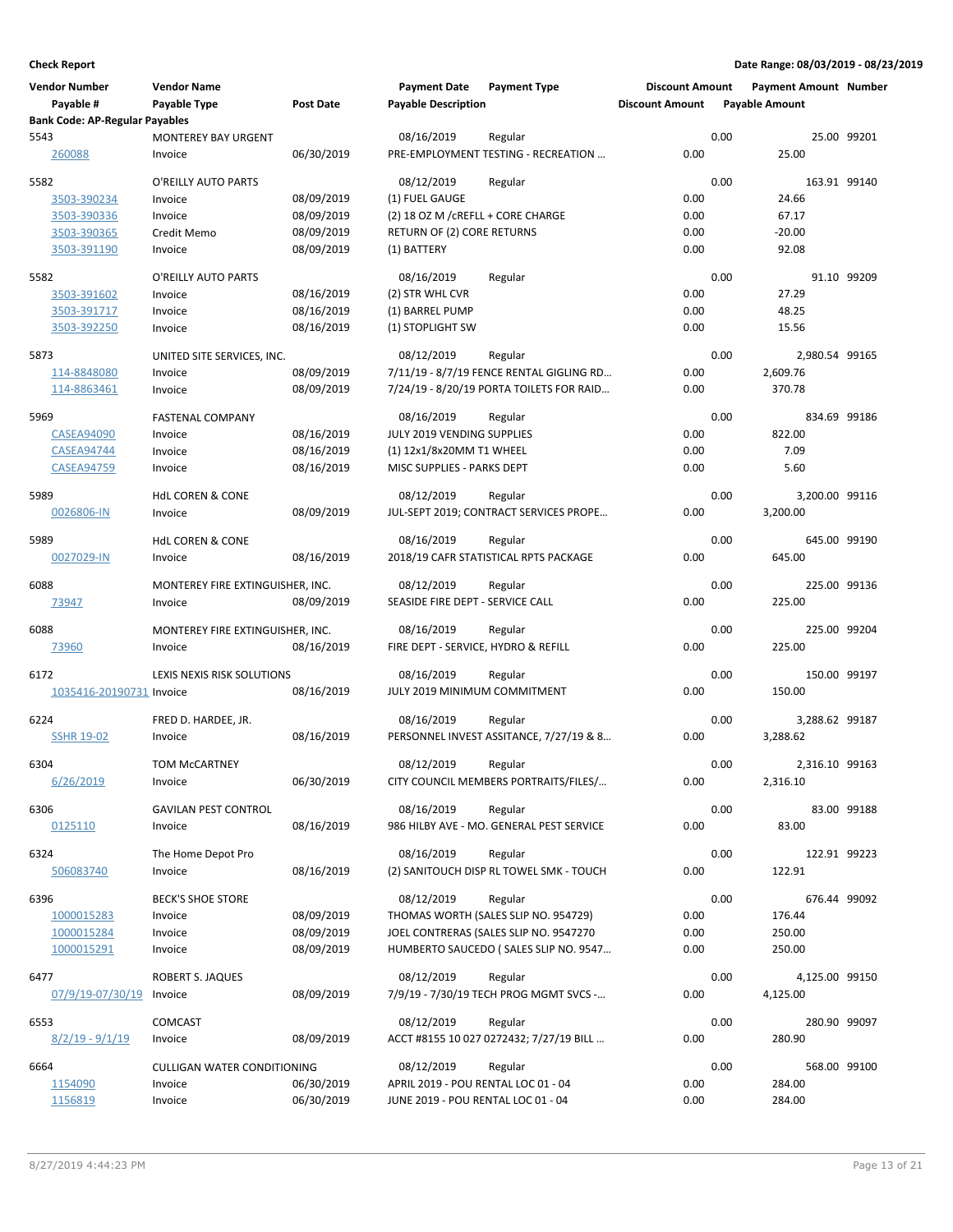| <b>Vendor Number</b> | <b>Vendor Name</b>             |                  | <b>Payment Date</b>             | <b>Payment Type</b>                              | <b>Discount Amount</b> |      | <b>Payment Amount Number</b> |             |
|----------------------|--------------------------------|------------------|---------------------------------|--------------------------------------------------|------------------------|------|------------------------------|-------------|
| Payable #            | Payable Type                   | <b>Post Date</b> | <b>Payable Description</b>      |                                                  | <b>Discount Amount</b> |      | <b>Payable Amount</b>        |             |
| 6671                 | <b>VERIZON WIRELESS</b>        |                  | 08/12/2019                      | Regular                                          |                        | 0.00 | 2,592.61 99167               |             |
| 9834757671           | Invoice                        | 06/30/2019       |                                 | ACCT #742264136-00001; 6/24/19-6/30/19           | 0.00                   |      | 48.02                        |             |
| 9834757671.          | Invoice                        | 08/09/2019       |                                 | ACCT #742264136-00001; 7/1/19-7/23/19            | 0.00                   |      | 157.79                       |             |
| 9834760025           | Invoice                        | 06/30/2019       |                                 | ACCT #772515511-00003; 6/24/19-6/30/19           | 0.00                   |      | 181.75                       |             |
| 9834760025.          | Invoice                        | 08/09/2019       |                                 | ACCT #772515511-00003; 7/1/19 - 7/23/19          | 0.00                   |      | 597.19                       |             |
| 9834760027           | Invoice                        | 06/30/2019       |                                 | ACCT #772515511-00005; 6/24/19-6/30/19           | 0.00                   |      | 51.20                        |             |
| 9834760027.          | Invoice                        | 08/09/2019       |                                 | ACCT #772515511-00005; 7/1/19-7/23/19 P          | 0.00                   |      | 168.23                       |             |
| 9834760028           | Invoice                        | 06/30/2019       |                                 | ACCT #772515511-00006; 6/24/19-6/30/19           | 0.00                   |      | 32.20                        |             |
| 9834760028.          | Invoice                        | 08/09/2019       |                                 | ACCT #772515511-00006; 7/1/19-7/23/19 P          | 0.00                   |      | 105.79                       |             |
| 9834760029           | Invoice                        | 06/30/2019       |                                 | ACCT #772515511-00007; 6/24/19-6/30/19           | 0.00                   |      | 13.23                        |             |
| 9834760029.          | Invoice                        | 08/09/2019       |                                 | ACCT #772515511-00007; 7/1/19-7/23/19 P          | 0.00                   |      | 43.48                        |             |
| 9834760030           | Invoice                        | 06/30/2019       |                                 | ACCT #772515511-00008; 6/24/19-6/30/19           | 0.00                   |      | 26.15                        |             |
| 9834760030.          | Invoice                        | 08/09/2019       |                                 | ACCT #772515511-00008; 7/1/19-7/23/19 P          | 0.00                   |      | 85.90                        |             |
| 9834760031           | Invoice                        | 06/30/2019       |                                 | ACCT #772515511-0009; 6/24/19 - 6/30/19          | 0.00                   |      | 252.39                       |             |
| 9834760031.          | Invoice                        | 08/09/2019       |                                 | ACCT #772515511-00009; 7/1/19 - 7/23/19          | 0.00                   |      | 829.29                       |             |
|                      |                                |                  |                                 |                                                  |                        |      |                              |             |
| 6671                 | <b>VERIZON WIRELESS</b>        |                  | 08/16/2019                      | Regular                                          |                        | 0.00 |                              | 38.01 99225 |
| 9834760026           | Invoice                        | 08/16/2019       |                                 | ACCT #772515511-00004; 7/23/19 BILL DATE         | 0.00                   |      | 29.14                        |             |
| 9834760026.          | Invoice                        | 06/30/2019       |                                 | ACCT #772515511-00004; 7/23/19 BILL DATE         | 0.00                   |      | 8.87                         |             |
|                      |                                |                  |                                 |                                                  |                        |      |                              |             |
| 6727                 | DATAPROSE, INC.                |                  | 08/12/2019                      | Regular                                          |                        | 0.00 | 1,600.22 99101               |             |
| DP1902500            | Invoice                        | 08/09/2019       |                                 | JULY WATER BILL PRINTING + RATE INCREASE         | 0.00                   |      | 1,600.22                     |             |
| 6747                 | <b>AT&amp;T MOBILITY</b>       |                  | 08/12/2019                      |                                                  |                        | 0.00 | 563.30 99090                 |             |
| 6/9/19-6/30/19       | Invoice                        | 06/30/2019       |                                 | Regular<br>ACCT #287272498122/INV #287272498122X | 0.00                   |      | 413.09                       |             |
|                      |                                |                  |                                 |                                                  |                        |      |                              |             |
| $7/1/19 - 7/8/19$    | Invoice                        | 08/09/2019       |                                 | ACCT #287272498122/INV #287272498122X            | 0.00                   |      | 150.21                       |             |
| 6818                 | DE LAGE LANDEN                 |                  | 08/16/2019                      | Regular                                          |                        | 0.00 | 518.35 99182                 |             |
| 64526507             | Invoice                        | 08/16/2019       |                                 | AUGUST 2019 - SHARP/MXM904 LEASE                 | 0.00                   |      | 518.35                       |             |
|                      |                                |                  |                                 |                                                  |                        |      |                              |             |
| 7065                 | JAN ROEHL CONSULTING           |                  | 08/16/2019                      | Regular                                          |                        | 0.00 | 403.75 99191                 |             |
| 11                   | Invoice                        | 08/16/2019       |                                 | JULY 2019 CALVIP EVALUATION SERVICES             | 0.00                   |      | 403.75                       |             |
|                      |                                |                  |                                 |                                                  |                        |      |                              |             |
| 7071                 | AT&T                           |                  | 08/12/2019                      | Regular                                          |                        | 0.00 | 153.18 99088                 |             |
| 07/28-08/27/19       | Invoice                        | 08/09/2019       |                                 | ACCT #237 841-1401 204 2; 7/28/19 BILL DA        | 0.00                   |      | 51.06                        |             |
| $7/28/ - 8/27/19$    | Invoice                        | 08/09/2019       |                                 | ACCT #237 841-1412 213 0; 7/28/19 BILL DA        | 0.00                   |      | 51.06                        |             |
| 7/28/19-8/27/19      | Invoice                        | 08/09/2019       |                                 | ACCT #237 841-1403 201 6; 7/28/19 BILL DA        | 0.00                   |      | 51.06                        |             |
| 7089                 | FORT ORD REUSE AUTHORITY       |                  | 08/12/2019                      | Regular                                          |                        | 0.00 | 28,858.09 99112              |             |
| $20 - 8$             | Invoice                        | 08/09/2019       | FY19/20 MEMBERSHIP DUES         |                                                  | 0.00                   |      | 28,000.00                    |             |
| $20 - 8.$            | Invoice                        | 06/30/2019       | FY 18/19 DTSC                   |                                                  | 0.00                   |      | 858.09                       |             |
|                      |                                |                  |                                 |                                                  |                        |      |                              |             |
| 7112                 | <b>ART BLACK</b>               |                  | 08/12/2019                      | Regular                                          |                        | 0.00 | 830.00 99087                 |             |
| 119271               | Invoice                        | 08/09/2019       |                                 | COASTL REFINEMENT 17 - 1636 DEL MONTE            | 0.00                   |      | 415.00                       |             |
| 119274               | Invoice                        | 08/09/2019       |                                 | COASTL REFINEMNT 72 - 1636 DEL MONTE (F          | 0.00                   |      | 415.00                       |             |
|                      |                                |                  |                                 |                                                  |                        |      |                              |             |
| 7135                 | MONTEREY SANITARY SUPPLY, INC. |                  | 08/12/2019                      | Regular                                          |                        | 0.00 | 161.68 99138                 |             |
| 12619                | Invoice                        | 08/09/2019       | MONTHLY MED WASTE SVC - 7/16/19 |                                                  | 0.00                   |      | 161.68                       |             |
| 7136                 | SPECIAL SERVICES GROUP, LLC    |                  | 08/12/2019                      | Regular                                          |                        | 0.00 | 1,200.00 99157               |             |
| 11225                | Invoice                        | 08/09/2019       |                                 | RENEWAL OF ANNUAL COVERT TRACK SVC 8             | 0.00                   |      | 1,200.00                     |             |
|                      |                                |                  |                                 |                                                  |                        |      |                              |             |
| 7287                 | PNC EQUIPMENT FINANCE          |                  | 08/16/2019                      | Regular                                          |                        | 0.00 | 18,956.11 99214              |             |
| <u>525058</u>        | Invoice                        | 08/16/2019       |                                 | 7/26/19-8/26/19 / CONTRACT #184782000            | 0.00                   |      | 18,956.11                    |             |
|                      |                                |                  |                                 |                                                  |                        |      |                              |             |
| 7358                 | EAN SERVICES, LLC              |                  | 08/12/2019                      | Regular                                          |                        | 0.00 | 413.56 99104                 |             |
| 60035851483          | Invoice                        | 08/09/2019       |                                 | RENTAL AGREEMNT #944042358/ CONS INV             | 0.00                   |      | 145.64                       |             |
| 650033680008         | Invoice                        | 08/09/2019       |                                 | RENTAL AGREEMNT #6HZC3Y/ CONS INV #2             | 0.00                   |      | 107.53                       |             |
| 800033788007         | Invoice                        | 08/09/2019       |                                 | RENTAL AGREEMNT #6FKQ6B/CONS INV #2              | 0.00                   |      | 160.39                       |             |
|                      |                                |                  |                                 |                                                  |                        |      |                              |             |
| 7505                 | MONTEREY BAY ANALYTICAL SVCS.  |                  | 08/16/2019                      | Regular                                          |                        | 0.00 |                              | 26.00 99200 |
| 190805 05            | Invoice                        | 08/16/2019       |                                 | SEASIDE MWS SAMPLES RECEIVED ON 8/5/19           | 0.00                   |      | 26.00                        |             |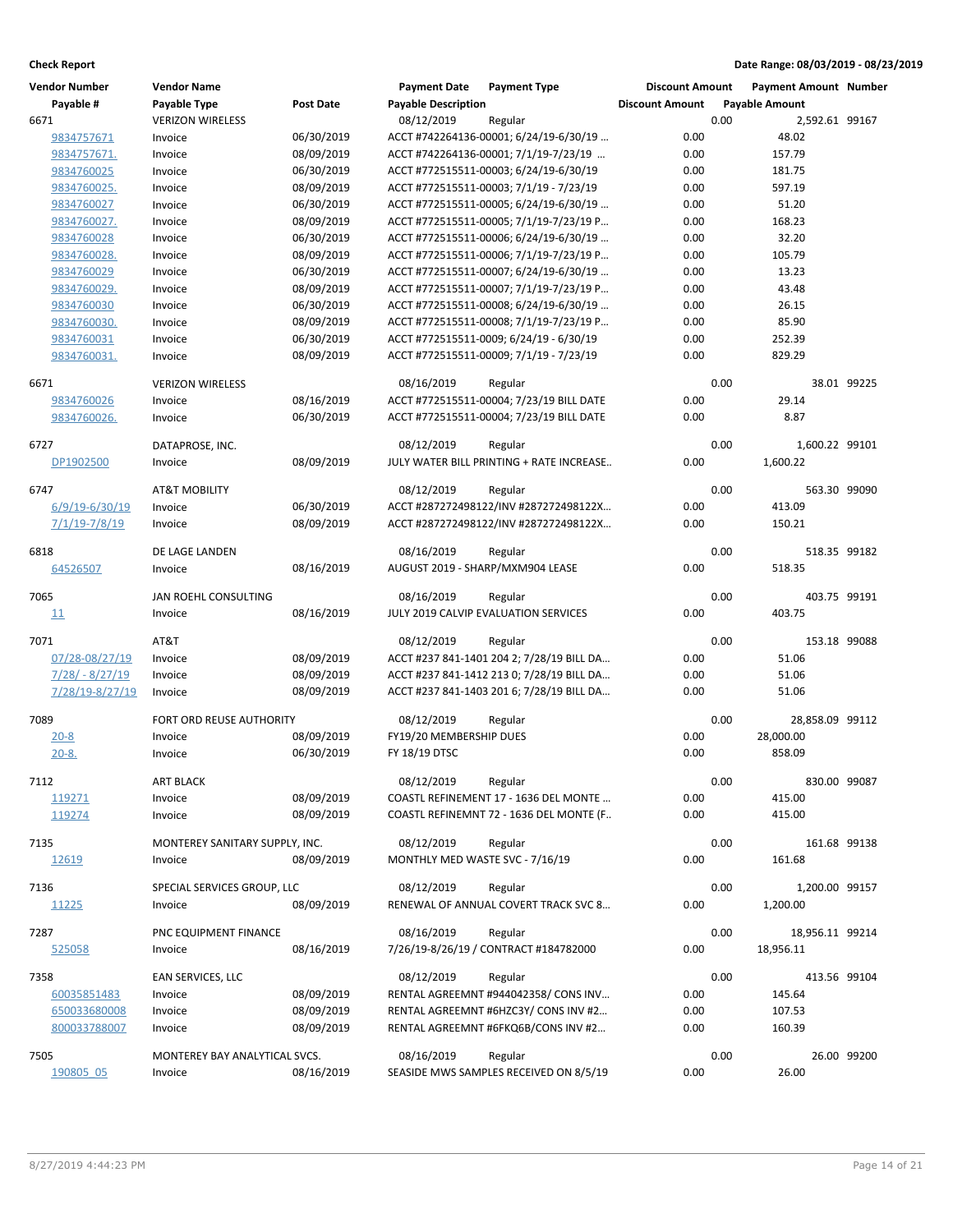| <b>Vendor Number</b> | <b>Vendor Name</b>        |            | <b>Payment Date</b>          | <b>Payment Type</b>                      | <b>Discount Amount</b> |      | <b>Payment Amount Number</b> |  |
|----------------------|---------------------------|------------|------------------------------|------------------------------------------|------------------------|------|------------------------------|--|
| Payable #            | Payable Type              | Post Date  | <b>Payable Description</b>   |                                          | <b>Discount Amount</b> |      | <b>Payable Amount</b>        |  |
| 7672                 | PATRICIA A. LINTELL       |            | 08/16/2019                   | Regular                                  |                        | 0.00 | 100.00 99211                 |  |
| 8/13/19              | Invoice                   | 08/16/2019 | 8/13/2019 SCSD BOARD MEETING |                                          | 0.00                   |      | 100.00                       |  |
| 7829                 | <b>COUNTY OF MONTEREY</b> |            | 08/16/2019                   | Regular                                  |                        | 0.00 | 350.00 99180                 |  |
| RIFLERANGE52         | Invoice                   | 06/30/2019 |                              | (7) HRS LAGUNA SECA RIFLE & PISTOL RANGE | 0.00                   |      | 350.00                       |  |
| 7910                 | KOFF & ASSOCIATES         |            | 08/16/2019                   | Regular                                  |                        | 0.00 | 2.662.25 99195               |  |
| 5545                 | Invoice                   | 08/16/2019 |                              | PROF HR ASSISTANCE - CITY MANAGER EVA    | 0.00                   |      | 2.662.25                     |  |

|                       | Payable  | Payment |                 |           |
|-----------------------|----------|---------|-----------------|-----------|
| <b>Payment Type</b>   | Count    | Count   | <b>Discount</b> | Payment   |
| <b>Regular Checks</b> | 81       | 弱       | 8.88            | 79,428.32 |
| <b>Manual Checks</b>  | 0        | 0       | 0.00            | 0.00      |
| <b>Voided Checks</b>  | 0        | 0       | 0.00            | 0.00      |
| <b>Bank Drafts</b>    | $\Omega$ | 0       | 0.00            | 0.00      |
| EFT's                 | $\Omega$ | 0       | 0.00            | 0.00      |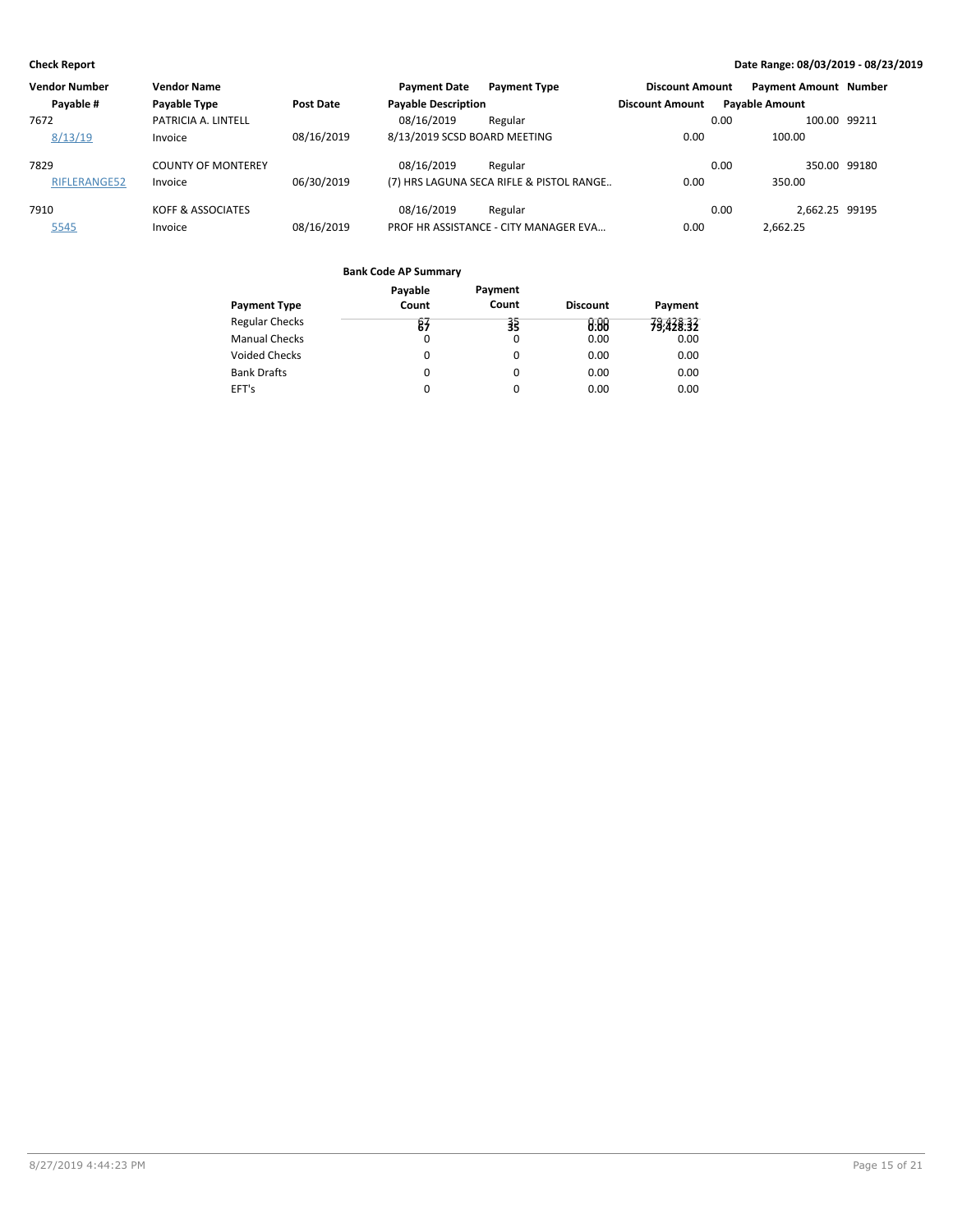| <b>Vendor Number</b><br>Payable #     | <b>Vendor Name</b><br><b>Payable Type</b> | Post Date  | <b>Payment Date</b><br><b>Payable Description</b> | <b>Payment Type</b> | <b>Discount Amount</b><br><b>Discount Amount</b> |      | <b>Payment Amount Number</b><br><b>Payable Amount</b> |                    |
|---------------------------------------|-------------------------------------------|------------|---------------------------------------------------|---------------------|--------------------------------------------------|------|-------------------------------------------------------|--------------------|
| <b>Bank Code: PY-Payroll Payables</b> |                                           |            |                                                   |                     |                                                  |      |                                                       |                    |
| 7975                                  | <b>AMERICAN FIDELITY</b>                  |            | 08/16/2019                                        | <b>Bank Draft</b>   |                                                  | 0.00 | 2,173.95 D045154                                      |                    |
| <b>INV0003528</b>                     | Invoice                                   | 08/01/2019 | AF PRE-TAX PRODUCT                                |                     | 0.00                                             |      | 2,173.95                                              |                    |
| 7975                                  | <b>AMERICAN FIDELITY</b>                  |            | 08/16/2019                                        | <b>Bank Draft</b>   |                                                  | 0.00 | 4,093.30 D045154                                      |                    |
| INV0003529                            | Invoice                                   | 08/01/2019 | AF AFTER-TAX PRODUCT                              |                     | 0.00                                             |      | 4,093.30                                              |                    |
| 7975                                  | <b>AMERICAN FIDELITY</b>                  |            | 08/16/2019                                        | <b>Bank Draft</b>   |                                                  | 0.00 | 4,062.64 D045154                                      |                    |
| <b>INV0003578</b>                     | Invoice                                   | 08/15/2019 | AF AFTER-TAX PRODUCT                              |                     | 0.00                                             |      | 4,062.64                                              |                    |
| 7975                                  | <b>AMERICAN FIDELITY</b>                  |            | 08/16/2019                                        | <b>Bank Draft</b>   |                                                  | 0.00 |                                                       | 2,085.39 D045154   |
| <b>INV0003577</b>                     | Invoice                                   | 08/15/2019 | AF PRE-TAX PRODUCT                                |                     | 0.00                                             |      | 2,085.39                                              |                    |
| 7976                                  | <b>AMERICAN FIDELITY</b>                  |            | 08/16/2019                                        | <b>Bank Draft</b>   |                                                  | 0.00 |                                                       | 2,640.39 629700873 |
| <b>INV0003530</b>                     | Invoice                                   | 08/01/2019 | AF FLEX SEC 125                                   |                     | 0.00                                             |      | 2,640.39                                              |                    |
| 7976                                  | <b>AMERICAN FIDELITY</b>                  |            | 08/16/2019                                        | <b>Bank Draft</b>   |                                                  | 0.00 |                                                       | 2,640.39 629700873 |
| INV0003579                            | Invoice                                   | 08/15/2019 | AF FLEX SEC 125                                   |                     | 0.00                                             |      | 2,640.39                                              |                    |

| Payable | Payment  |          |           |
|---------|----------|----------|-----------|
| Count   | Count    | Discount | Payment   |
|         | U        | 0.00     | 17,696.06 |
| O       | 0        | 0.00     | 0.00      |
| O       | 0        | 0.00     | 0.00      |
| 6       | 6        | 0.00     | 17,696.06 |
| 0       | $\Omega$ | 0.00     | 0.00      |
|         |          |          |           |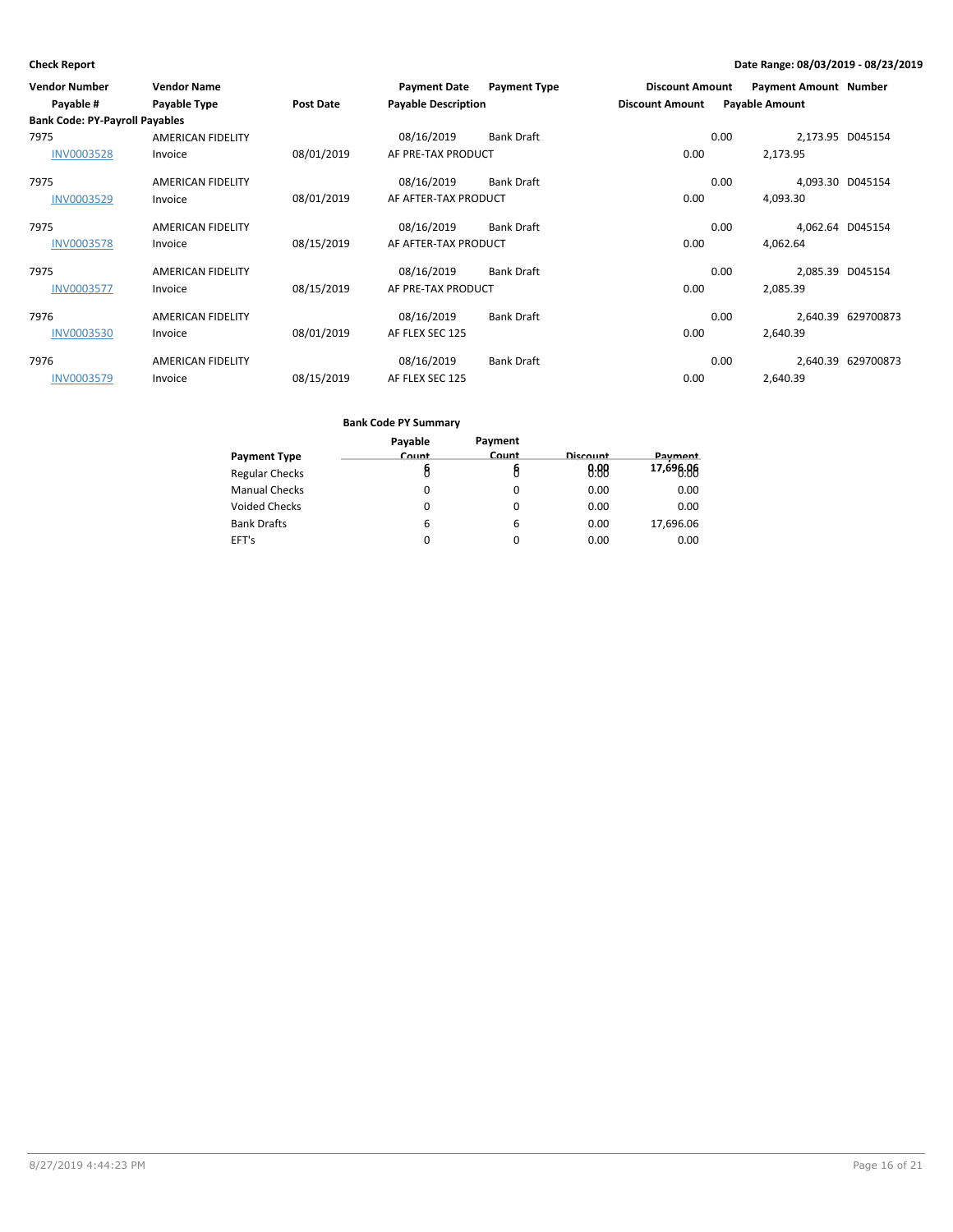| <b>Vendor Number</b>                  | <b>Vendor Name</b>                        |            | <b>Payment Date</b>               | <b>Payment Type</b>                       | <b>Discount Amount</b> | <b>Payment Amount Number</b> |              |
|---------------------------------------|-------------------------------------------|------------|-----------------------------------|-------------------------------------------|------------------------|------------------------------|--------------|
| Payable #                             | Payable Type                              | Post Date  | <b>Payable Description</b>        |                                           | <b>Discount Amount</b> | <b>Payable Amount</b>        |              |
| <b>Bank Code: AP-Regular Payables</b> |                                           |            |                                   |                                           |                        |                              |              |
| 7996                                  | <b>CIVICPLUS</b>                          |            | 08/12/2019                        | Regular                                   |                        | 0.00<br>3,543.75 99096       |              |
| 187906                                | Invoice                                   | 08/09/2019 |                                   | CIVICHR PERFORMANCE MGMT SUBSCRIPTI       | 0.00                   | 3,543.75                     |              |
| 8014                                  | PAXTON ASSOCIATES                         |            | 08/12/2019                        | Regular                                   |                        | 0.00<br>3,750.00 99142       |              |
| 1342                                  | Invoice                                   | 06/30/2019 |                                   | 6/26/19-6/30/19 PORTION OF ADMIN WAT      | 0.00                   | 200.00                       |              |
| 1342.                                 | Invoice                                   | 08/09/2019 |                                   | 7/1/19 - 7/25/19 ADMIN WATERMASTER SV     | 0.00                   | 3,550.00                     |              |
| 8091                                  | <b>BADGER METER INC.</b>                  |            | 08/12/2019                        | Regular                                   |                        | 0.00                         | 722.68 99091 |
| 80036016                              | Invoice                                   | 08/09/2019 |                                   | JULY 2019 - MO FEE FOR ORION CELLULAR     | 0.00                   | 722.68                       |              |
| 8129                                  | VORTEX INDUSTRIES, INC.                   |            | 08/12/2019                        | Regular                                   |                        | 0.00                         | 443.00 99168 |
| 44-1365022                            | Invoice                                   | 08/09/2019 |                                   | FIRE DEPT - PREVENTIVE MAINT ON 10 STEEL  | 0.00                   | 443.00                       |              |
| 8192                                  | <b>HEATHER HARDEE</b>                     |            | 08/12/2019                        | Regular                                   |                        | 0.00                         | 590.00 99117 |
| SSPD19-03                             | Invoice                                   | 06/30/2019 |                                   | PRE-EMPLOYMENT POLYGRAPHS 5/15/19, 5      | 0.00                   | 590.00                       |              |
| 8204                                  | CENTER FOR PUBLIC SAFETY EXCELLENCE, INC. |            | 08/12/2019                        | Regular                                   |                        | 0.00                         | 570.00 99095 |
| <b>AUGUST 2019</b>                    | Invoice                                   | 08/09/2019 | (1) REGISTERED AGENCY RENEWAL     |                                           | 0.00                   | 570.00                       |              |
| 8266                                  | T-MOBILE USA, INC.                        |            | 08/12/2019                        | Regular                                   |                        | 0.00                         | 663.00 99162 |
| 9339281069                            | Invoice                                   | 06/30/2019 | PRVNT / TRACKING ID 2065949       |                                           | 0.00                   | 459.00                       |              |
| 9364523040                            | Invoice                                   | 08/09/2019 | PRVNT / TRACKING ID 2375994       |                                           | 0.00                   | 204.00                       |              |
| 8332                                  | <b>IVY SIMPSON</b>                        |            | 08/12/2019                        | Regular                                   |                        | 0.00                         | 216.00 99120 |
| 1336                                  | Invoice                                   | 08/09/2019 |                                   | AUGUST 2019 - WEEKLY INTERIOR PLANT SE    | 0.00                   | 216.00                       |              |
| 8338                                  | <b>FEDEX</b>                              |            | 08/12/2019                        | Regular                                   |                        | 0.00                         | 54.56 99110  |
| 6-617-57588                           | Invoice                                   | 08/09/2019 |                                   | 7/10/19 SHIPMENT / ACCT #6266-0569-9      | 0.00                   | 34.22                        |              |
| 6-625-16005                           | Invoice                                   | 08/09/2019 |                                   | SHIPMENT ON 7/16/19 / ACCT #6266-0569-9   | 0.00                   | 20.34                        |              |
| 8361                                  | SPEAKWRITE LLC                            |            | 08/12/2019                        | Regular                                   |                        | 0.00<br>1,195.73 99156       |              |
| 2b229782                              | Invoice                                   | 08/09/2019 |                                   | JULY 2019 - SEASIDE POLICE DEPT - GrpLECA | 0.00                   | 1,195.73                     |              |
| 8365                                  | ELLIS MAKUS LLP                           |            | 08/12/2019                        | Regular                                   |                        | 0.00<br>16,416.44 99106      |              |
| 8625                                  | Invoice                                   | 06/30/2019 |                                   | 1/10/19-5/6/19 SVCS FOR SEASIDE - 00007   | 0.00                   | 6,768.50                     |              |
| 8627                                  | Invoice                                   | 06/30/2019 |                                   | 1/10/19-5/1/19 SVCS FOR SEASIDE - 00006   | 0.00                   | 9.647.94                     |              |
| 8368                                  | <b>KOSMONT COMPANIES</b>                  |            | 08/16/2019                        | Regular                                   |                        | 0.00                         | 834.60 99196 |
| 1702.7 022                            | Invoice                                   | 08/16/2019 | JULY 2019 - PROJECT 1702.7 - EIRD |                                           | 0.00                   | 834.60                       |              |
| 8375                                  | STATE WATER RES. CONTROL BOARD            |            | 08/12/2019                        | Regular                                   |                        | 0.00                         | 55.00 99159  |
| <b>L. GLEASON</b>                     | Invoice                                   | 08/09/2019 |                                   | T1 RENEWAL FOR LEE A. GLEASON / OP #29    | 0.00                   | 55.00                        |              |

|                       | Payable | Payment      |          |           |
|-----------------------|---------|--------------|----------|-----------|
| <b>Payment Type</b>   | Count   | <b>Count</b> | Discolon | 29a054e76 |
| <b>Regular Checks</b> | 17      | 13           | 0.00     | 29,054.76 |
| <b>Manual Checks</b>  | 0       | 0            | 0.00     | 0.00      |
| <b>Voided Checks</b>  | 0       | 0            | 0.00     | 0.00      |
| <b>Bank Drafts</b>    | 0       | $\Omega$     | 0.00     | 0.00      |
| EFT's                 | 0       | $\Omega$     | 0.00     | 0.00      |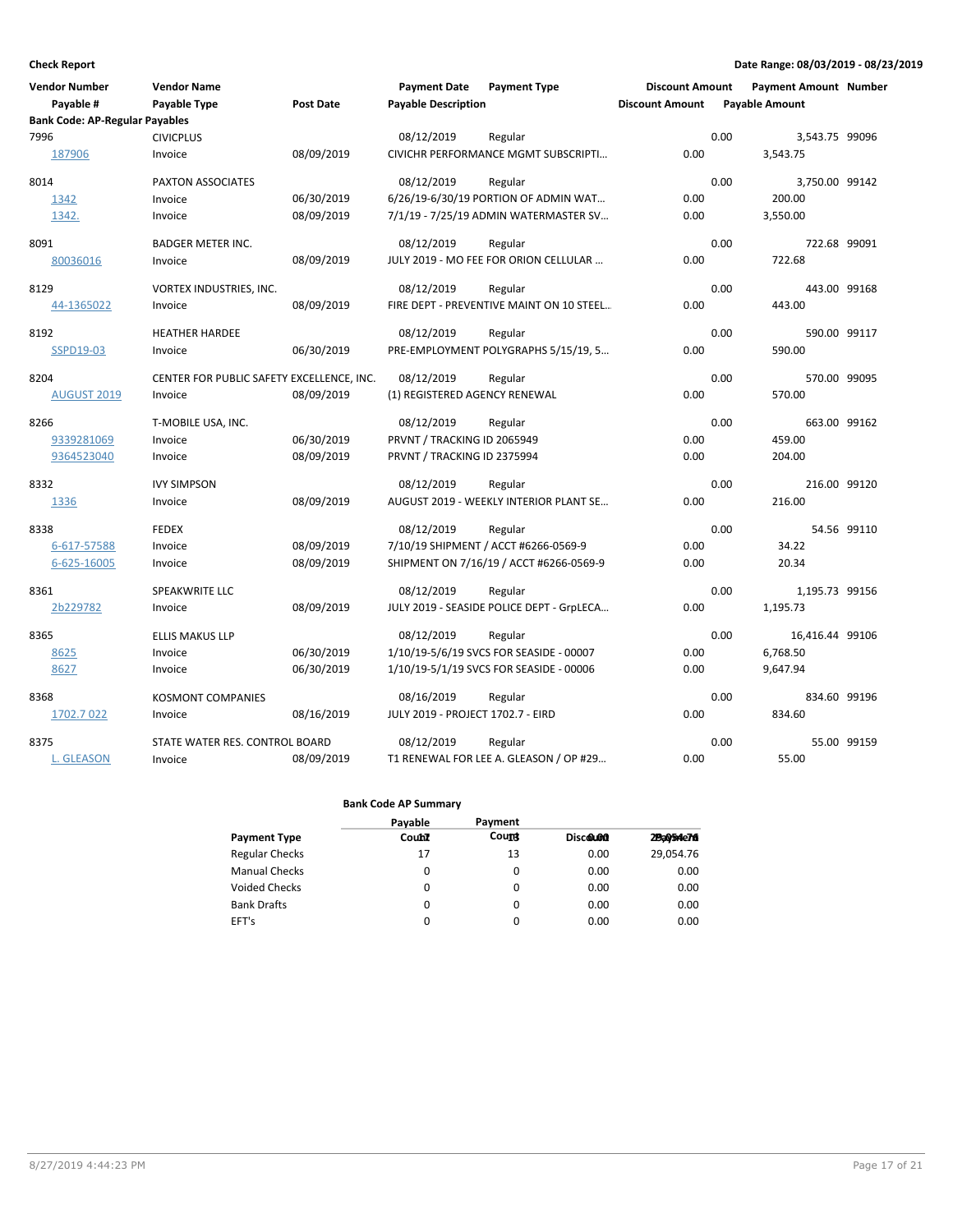| <b>Vendor Number</b>                  | <b>Vendor Name</b> |                  | <b>Payment Date</b>        | <b>Payment Type</b>                  | <b>Discount Amount</b> |                       | <b>Payment Amount Number</b> |                       |
|---------------------------------------|--------------------|------------------|----------------------------|--------------------------------------|------------------------|-----------------------|------------------------------|-----------------------|
| Payable #                             | Payable Type       | <b>Post Date</b> | <b>Payable Description</b> |                                      | <b>Discount Amount</b> | <b>Payable Amount</b> |                              |                       |
| <b>Bank Code: PY-Payroll Payables</b> |                    |                  |                            |                                      |                        |                       |                              |                       |
| 8378                                  | THE HARTFORD       |                  | 08/05/2019                 | Regular                              |                        | 0.00                  | 4.104.67 18958               |                       |
| <b>INV0003565</b>                     | Invoice            | 06/30/2019       |                            | MARCH 2019 INVOICE DIFFERENCE OWED - | 0.00                   |                       | 4.104.67                     |                       |
| 8378                                  | THE HARTFORD       |                  | 08/05/2019                 | <b>Bank Draft</b>                    |                        | 0.00                  |                              | 4,483.70 659071405682 |
| <b>INV0003464</b>                     | Invoice            | 08/05/2019       | <b>PREMIUMS - MISC</b>     |                                      | 0.00                   |                       | 4,483.70                     |                       |
| 8378                                  | THE HARTFORD       |                  | 08/05/2019                 | <b>Bank Draft</b>                    |                        | 0.00                  |                              | -18.23 659071405682   |
| CM0000252                             | Credit Memo        | 08/05/2019       | AUG ADJ                    |                                      | 0.00                   |                       | $-18.23$                     |                       |

|                       | Payable | Payment  |                         |                     |
|-----------------------|---------|----------|-------------------------|---------------------|
| <b>Payment Type</b>   | Count   | Count    | 0.00<br><b>Discount</b> | 8,570.14<br>Payment |
| <b>Regular Checks</b> | 1       | 1        | 0.00                    | 4,104.67            |
| <b>Manual Checks</b>  | 0       | 0        | 0.00                    | 0.00                |
| <b>Voided Checks</b>  | 0       | $\Omega$ | 0.00                    | 0.00                |
| <b>Bank Drafts</b>    | 2       | 2        | 0.00                    | 4,465.47            |
| EFT's                 | 0       | $\Omega$ | 0.00                    | 0.00                |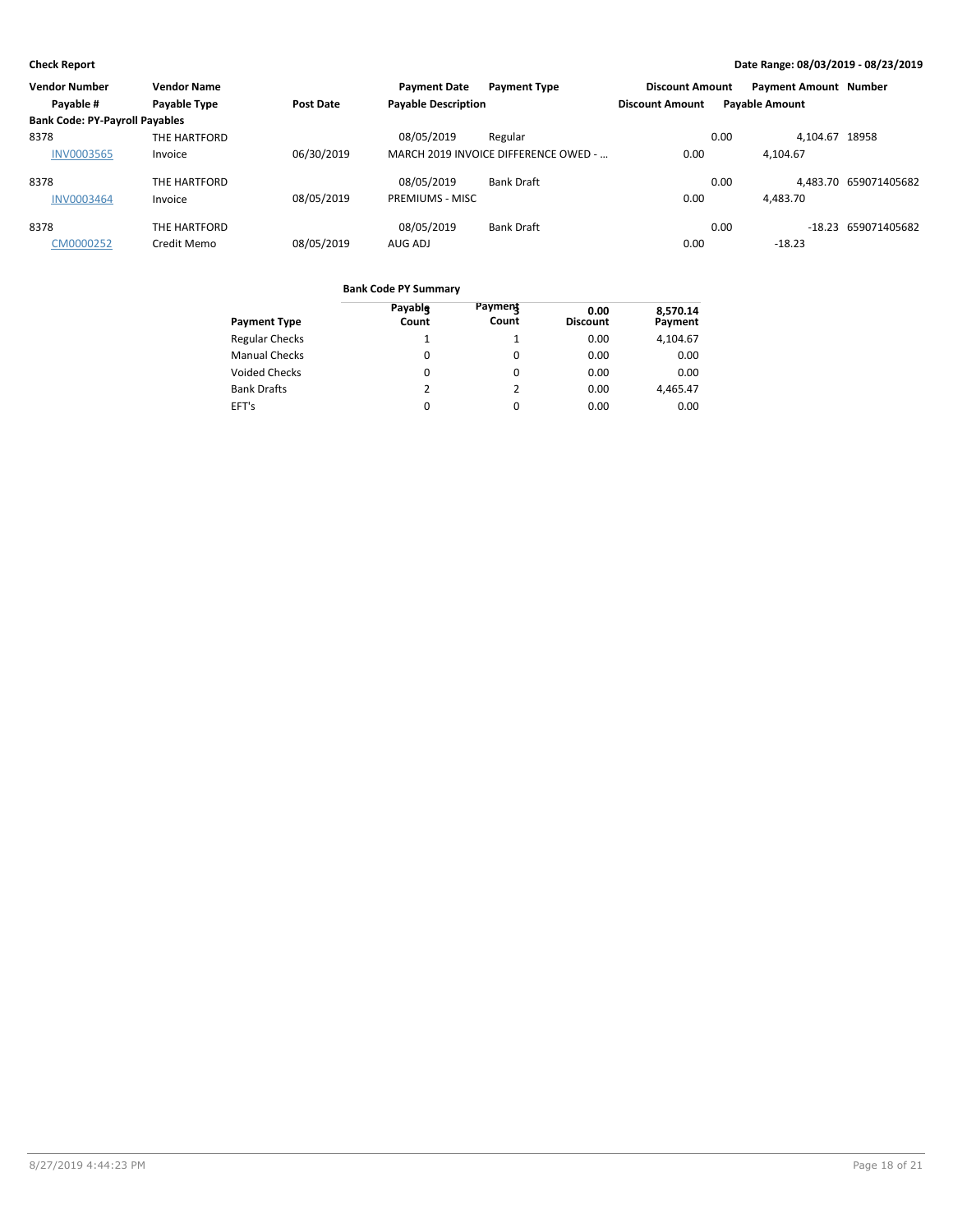| <b>Vendor Number</b><br>Payable #<br><b>Bank Code: AP-Regular Payables</b> | <b>Vendor Name</b><br>Payable Type                          | Post Date                | <b>Payment Date</b><br><b>Payable Description</b> | <b>Payment Type</b>                                                                          | <b>Discount Amount</b><br><b>Discount Amount</b> |      | <b>Payment Amount Number</b><br><b>Payable Amount</b> |              |
|----------------------------------------------------------------------------|-------------------------------------------------------------|--------------------------|---------------------------------------------------|----------------------------------------------------------------------------------------------|--------------------------------------------------|------|-------------------------------------------------------|--------------|
| 8380<br>145520                                                             | SOUTHEASTERN SECURITY<br>Invoice                            | 08/16/2019               | 08/16/2019                                        | Regular<br>JULY 2019 - (1) APPLICANT PROFILE REQUES                                          | 0.00                                             | 0.00 | 18.50                                                 | 74.00 99221  |
| 145521<br>8455                                                             | Invoice<br><b>JERRY BLACKWELDER</b>                         | 08/16/2019               | 08/16/2019                                        | JULY 2019 - (5) APPLICANT PROFILES (2 @ N<br>Regular                                         | 0.00                                             | 0.00 | 55.50                                                 | 100.00 99192 |
| 8/13/19<br>8507<br>32                                                      | Invoice<br>SAND CITY POLICE DEPT.<br>Invoice                | 08/16/2019<br>08/09/2019 | 8/13/2019 SCSD BOARD MEETING<br>08/12/2019        | Regular<br>FY 2019/20 SRU YEARLY CONTRIBUTION                                                | 0.00<br>0.00                                     | 0.00 | 100.00<br>5,000.00 99153<br>5,000.00                  |              |
| 8512<br>158093                                                             | <b>CALIFORNIA TOWING &amp; TRANSPORT</b><br>Invoice         | 08/16/2019               | 08/16/2019<br>POLICE TOW & STORAGE (50 DAYS)      | Regular                                                                                      | 0.00                                             | 0.00 | 4,050.00 99175<br>4,050.00                            |              |
| 8586<br>00097                                                              | <b>LOUIS DIPRETORO</b><br>Invoice                           | 08/09/2019               | 08/12/2019                                        | Regular<br>DJ SVCS FOR 8/6/19 - NATIONAL NIGHT OUT                                           | 0.00                                             | 0.00 | 300.00                                                | 300.00 99125 |
| 8791<br>$7/1 - 8/31/19$                                                    | <b>MONTEREY ONE WATER</b><br>Invoice                        | 08/16/2019               | 08/16/2019<br>MISC ACCTS 07/01/2019 - 08/31/2019  | Regular                                                                                      | 0.00                                             | 0.00 | 2,896.55 99205<br>2,896.55                            |              |
| 8882<br>$07 - 19$                                                          | <b>EVERYONE'S HARVEST</b><br>Invoice                        | 08/16/2019               | 08/16/2019                                        | Regular<br>JULY 2019 - SEASIDE FARMER'S MARKET EXP                                           | 0.00                                             | 0.00 | 3,034.00 99185<br>3,034.00                            |              |
| 8966<br>116066                                                             | HERMILA GUIZAR LUNA<br>Invoice                              | 08/09/2019               | 08/12/2019                                        | Regular<br>DEPOSIT REFUND FOR SOPER PARK ON 7/27                                             | 0.00                                             | 0.00 | 126.18 99118<br>126.18                                |              |
| 8979<br>9150-19-4A                                                         | ERROL L. MONTGOMERY & ASSOCIATES, INC.<br>Invoice           | 06/30/2019               | 08/12/2019                                        | Regular<br>JUNE 2019 - GENERAL CONSULTING & TAC (                                            | 0.00                                             | 0.00 | 2,455.36 99108<br>2,455.36                            |              |
| 8988<br>44158                                                              | PENINSULA APARTMENT CLEANING INC.<br>Invoice                | 08/16/2019               | 08/16/2019<br>220 COE AVE - CARPET CLEANING       | Regular                                                                                      | 0.00                                             | 0.00 | 475.00                                                | 475.00 99212 |
| 9046<br>8/13/19                                                            | JONATHAN GABRIEL WIZARD<br>Invoice                          | 08/16/2019               | 08/16/2019<br>8/13/2019 SCSD MOARD MEETING        | Regular                                                                                      | 0.00                                             | 0.00 | 100.00                                                | 100.00 99193 |
| 9051<br>1319357-IN<br>1319397-IN                                           | A & B FIRE PROTECTION AND SAFETY INC.<br>Invoice<br>Invoice | 06/30/2019<br>08/16/2019 | 08/16/2019                                        | Regular<br>FT ORD MAIN STORE EXCHNG - EMGNCY SVC<br>(6) FIRE SPRINKLER SYSTEM INSPECTIONS 7/ | 0.00<br>0.00                                     | 0.00 | 3,385.00 99171<br>285.00<br>3,100.00                  |              |
| 9083<br>INV-00012260                                                       | NATIONAL RECREATION SYSTEMS, INC.<br>Invoice                | 06/30/2019               | 08/16/2019<br><b>CUTINO PARK BLEACHERS</b>        | Regular                                                                                      | 0.00                                             | 0.00 | 12,937.05 99208<br>12,937.05                          |              |
| 9181<br>22059                                                              | SEROLOGICAL RESEARCH INSTITUTE<br>Invoice                   | 08/16/2019               | 08/16/2019<br>DNA EXTRACTION / CASE 11046.19      | Regular                                                                                      | 0.00                                             | 0.00 | 1,400.00 99218<br>1,400.00                            |              |
| 9212<br>60368825                                                           | <b>WEX BANK</b><br>Invoice                                  | 08/09/2019               | 08/12/2019<br>JULY 2019 - PD DEPT GAS PURCHASES   | Regular                                                                                      | 0.00                                             | 0.00 | 339.24 99169<br>339.24                                |              |
| 9239<br><b>INV136772</b>                                                   | HAVIS INC.<br>Invoice                                       | 08/09/2019               | 08/12/2019<br>(1) ICS-REPAIR - 1 / LABOR CHARGES  | Regular                                                                                      | 0.00                                             | 0.00 | 872.34 99115<br>872.34                                |              |
| 9247<br>OSV000001840861 Invoice                                            | VERIZON CONNECT NWF INC.                                    | 08/09/2019               | 08/12/2019                                        | Regular<br>JULY 2019 - MO. SERVICE OF GPS EQUIPME                                            | 0.00                                             | 0.00 | 1,768.00 99166<br>1,768.00                            |              |
| 9249<br>02070                                                              | STEVENSON, PORTO & PIERCE, INC.<br>Invoice                  | 08/09/2019               | 08/12/2019                                        | Regular<br>JULY 2019 - CAMPUS TOWN PROJECT PLANN                                             | 0.00                                             | 0.00 | 2,220.00 99160<br>2,220.00                            |              |
| 9257<br><b>INV6345520</b>                                                  | ZORO TOOLS, INC.<br>Invoice                                 | 08/09/2019               | 08/12/2019                                        | Regular<br>(1) ACCESSORY-MOUNTING FRAME - PD DEPT                                            | 0.00                                             | 0.00 | 217.05 99170<br>217.05                                |              |
| 9258<br>2614                                                               | VIA HEART PROJECT<br>Invoice                                | 08/16/2019               | 08/16/2019                                        | Regular<br>(1) LIFEPAK CR PLUS BATTERY PAK AND (2) E                                         | 0.00                                             | 0.00 | 143.92 99226<br>143.92                                |              |
| 9263<br><b>BAL DEP</b>                                                     | PETROVICH DEVELOPMENT COMPANY<br>Invoice                    | 08/08/2019               | 08/08/2019<br><b>BALANCE OF DEPOSIT REFUND</b>    | Regular                                                                                      | 0.00                                             | 0.00 | 931.78 99081<br>931.78                                |              |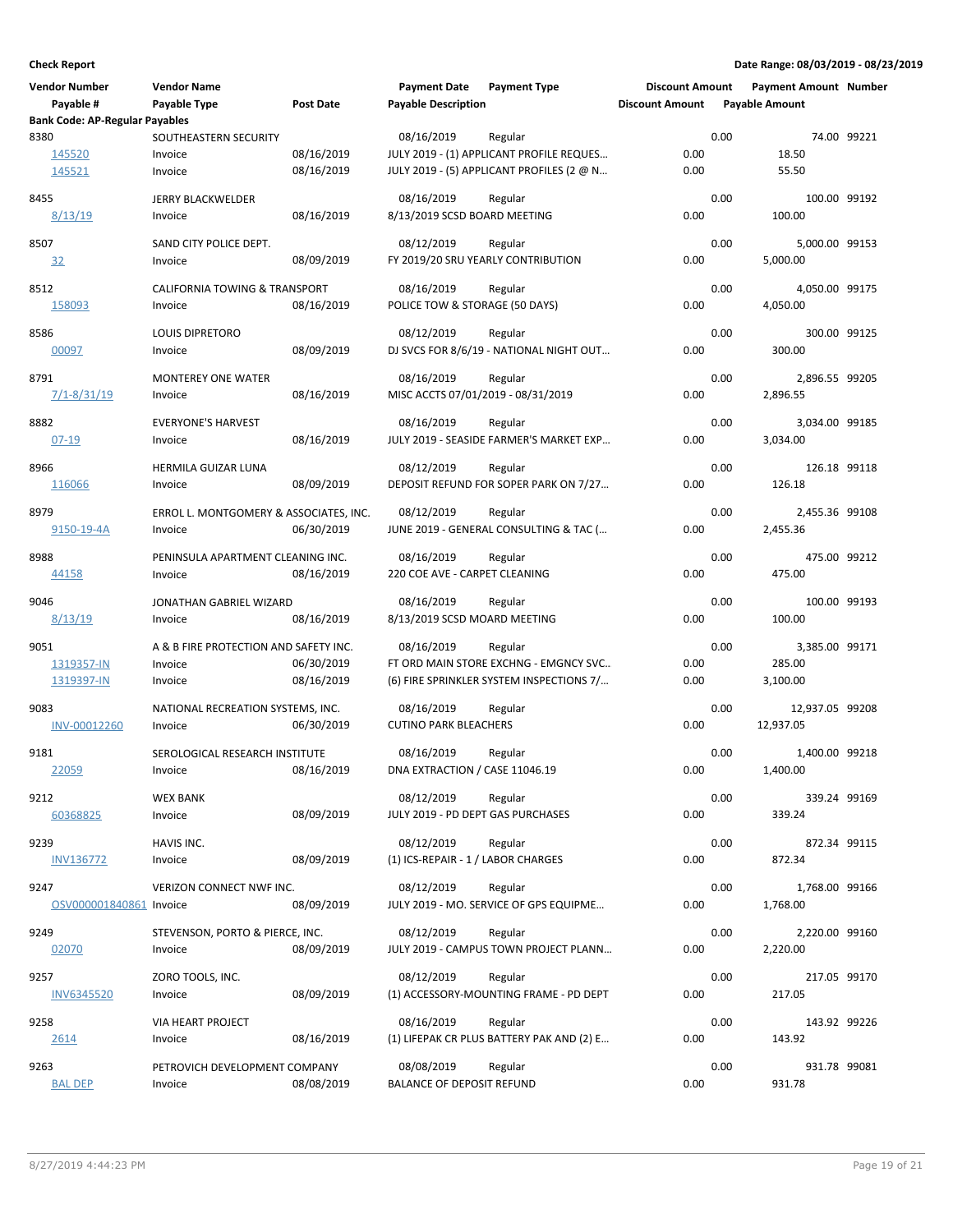| <b>Vendor Number</b> | <b>Vendor Name</b>           |                  | <b>Payment Date</b>                   | <b>Payment Type</b>                     | <b>Discount Amount</b> |                       | <b>Payment Amount Number</b> |              |
|----------------------|------------------------------|------------------|---------------------------------------|-----------------------------------------|------------------------|-----------------------|------------------------------|--------------|
| Payable #            | Payable Type                 | <b>Post Date</b> | <b>Payable Description</b>            |                                         | <b>Discount Amount</b> | <b>Payable Amount</b> |                              |              |
| 9264                 | HANLEY & FLEISHMAN, LLP      |                  | 08/12/2019                            | Regular                                 |                        | 0.00                  | 2,260.00 99114               |              |
| 3130                 | Invoice                      | 08/09/2019       | CITY OF SEASIDE - DON FREEMAN         |                                         | 0.00                   |                       | 2,260.00                     |              |
| 9265                 | AT&T                         |                  | 08/12/2019                            | Regular                                 |                        | 0.00                  | 125.00 99089                 |              |
| 320769               | Invoice                      | 08/09/2019       |                                       | FILE CODE #2767329 / LOC ACTIVATION FEE | 0.00                   |                       | 125.00                       |              |
| 9266                 | <b>EVANGELINA PAREDES</b>    |                  | 08/12/2019                            | Regular                                 |                        | 0.00                  | 554.07 99109                 |              |
| 116067               | Invoice                      | 08/09/2019       |                                       | DEPOSIT REFUND FOR OLDEMEYER CTR ON     | 0.00                   |                       | 554.07                       |              |
| 9267                 | SANFORD P. FERNANDEZ         |                  | 08/12/2019                            | Regular                                 |                        | 0.00                  | 200.00 99154                 |              |
| 1/19/19              | Invoice                      | 08/09/2019       |                                       | MUSIC FOR SR. "LUAU" DANCE ON 8/15/2019 | 0.00                   |                       | 200.00                       |              |
| 9268                 | CELESTINA DIAZ DE MANZANAREZ |                  | 08/16/2019                            | Regular                                 |                        | 0.00                  |                              | 71.62 99176  |
| 116759               | Invoice                      | 08/16/2019       |                                       | DEPOSIT REFUND FOR SOPER PARK ON 8/10   | 0.00                   |                       | 71.62                        |              |
| 9269                 | SOPHIA PESCADOR TORRANCE     |                  | 08/16/2019                            | Regular                                 |                        | 0.00                  |                              | 256.00 99220 |
| 116741               | Invoice                      | 08/16/2019       | <b>ACTIVITY REFUND - SWIM LESSONS</b> |                                         | 0.00                   |                       | 256.00                       |              |

|                       | 29<br>Payable | Payment  | 0.00            | 46,292.16 |
|-----------------------|---------------|----------|-----------------|-----------|
| <b>Payment Type</b>   | Count         | Count    | <b>Discount</b> | Payment   |
| <b>Regular Checks</b> | 29            | 27       | 0.00            | 46,292.16 |
| <b>Manual Checks</b>  | 0             | 0        | 0.00            | 0.00      |
| <b>Voided Checks</b>  | 0             | $\Omega$ | 0.00            | 0.00      |
| <b>Bank Drafts</b>    | 0             | $\Omega$ | 0.00            | 0.00      |
| EFT's                 | 0             | 0        | 0.00            | 0.00      |